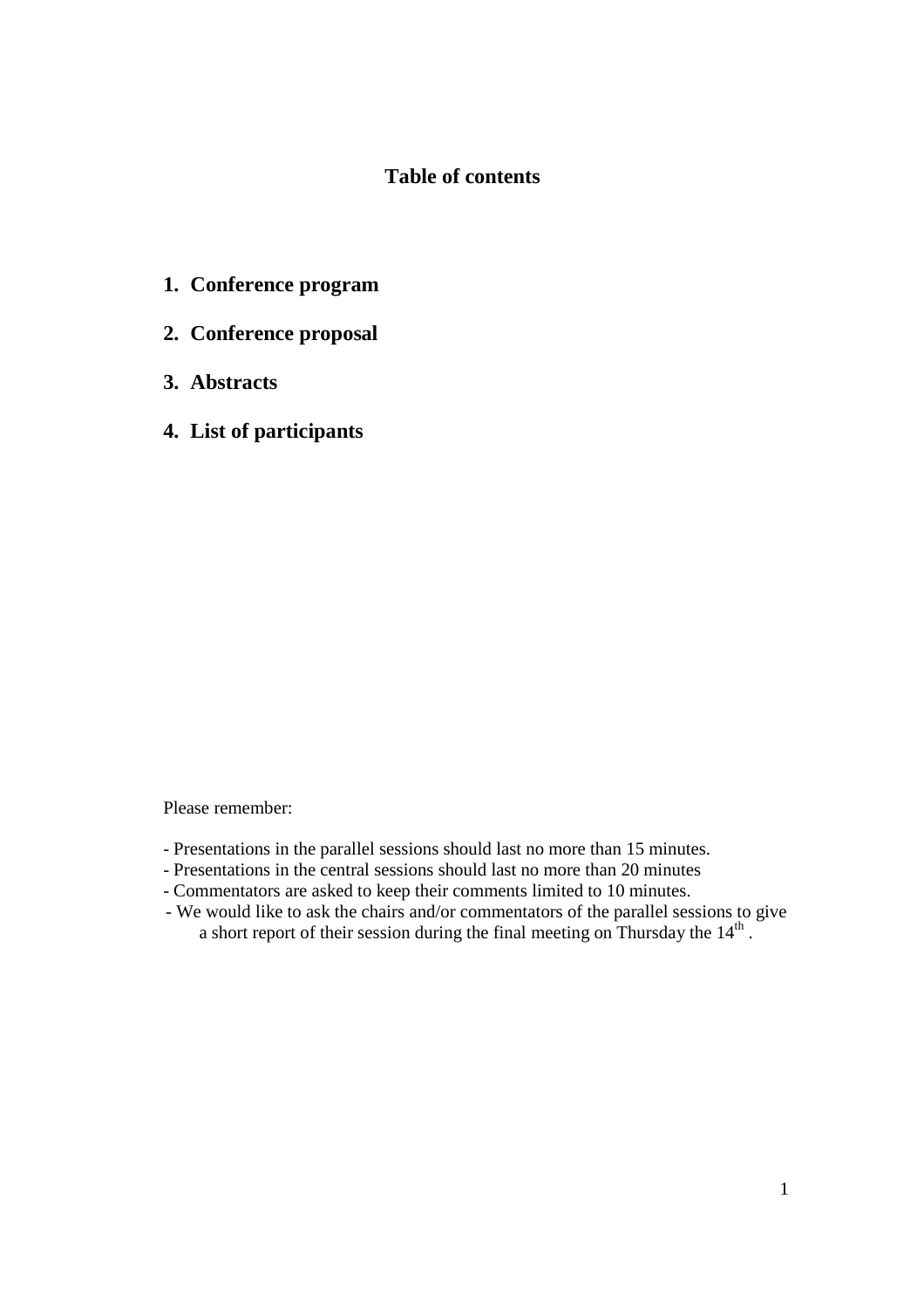# **Conference program**

Encompass conference "Monsoon Asia in the age of revolutions: Changes of regime and their aftermath"

> 12 – 14 January 2010 Mumbai University

# **Day 1, Tuesday 12 January Location: Convocation Hall, Fort Campus, Mumbai University.**

Opening program at Convocation Hall

9.00 – 09.30 registration, coffee and tea 9.30 – 9.45 Welcome speech: Prof. Dr. Ruby Maloni

09.45 – 10.30 Introductory lecture Chair: Ruby Maloni

> Leonard Blussé, "*Monsoon Asia in the age of revolutions: Changes of regime and their aftermath."*

**SESSION I Revolutions and State formation** 

10.30 – 11.45 Plenary session Chair: Ruby Maloni

> 1. François-Joseph Ruggiu - *India and the reshaping of the French colonial policy (1759-1815)* 2. Penny Brook/Margaret Makepeace - *'An empire in writing'*

 $11.45 - 12.30$ Lunch at Convocation hall

12.30 – 14.45 Parallel Sessions *Room 28 on Ground Floor/ Room 144 on First Floor* 

#### **1a State formation and bureaucracy in the Dutch East Indies**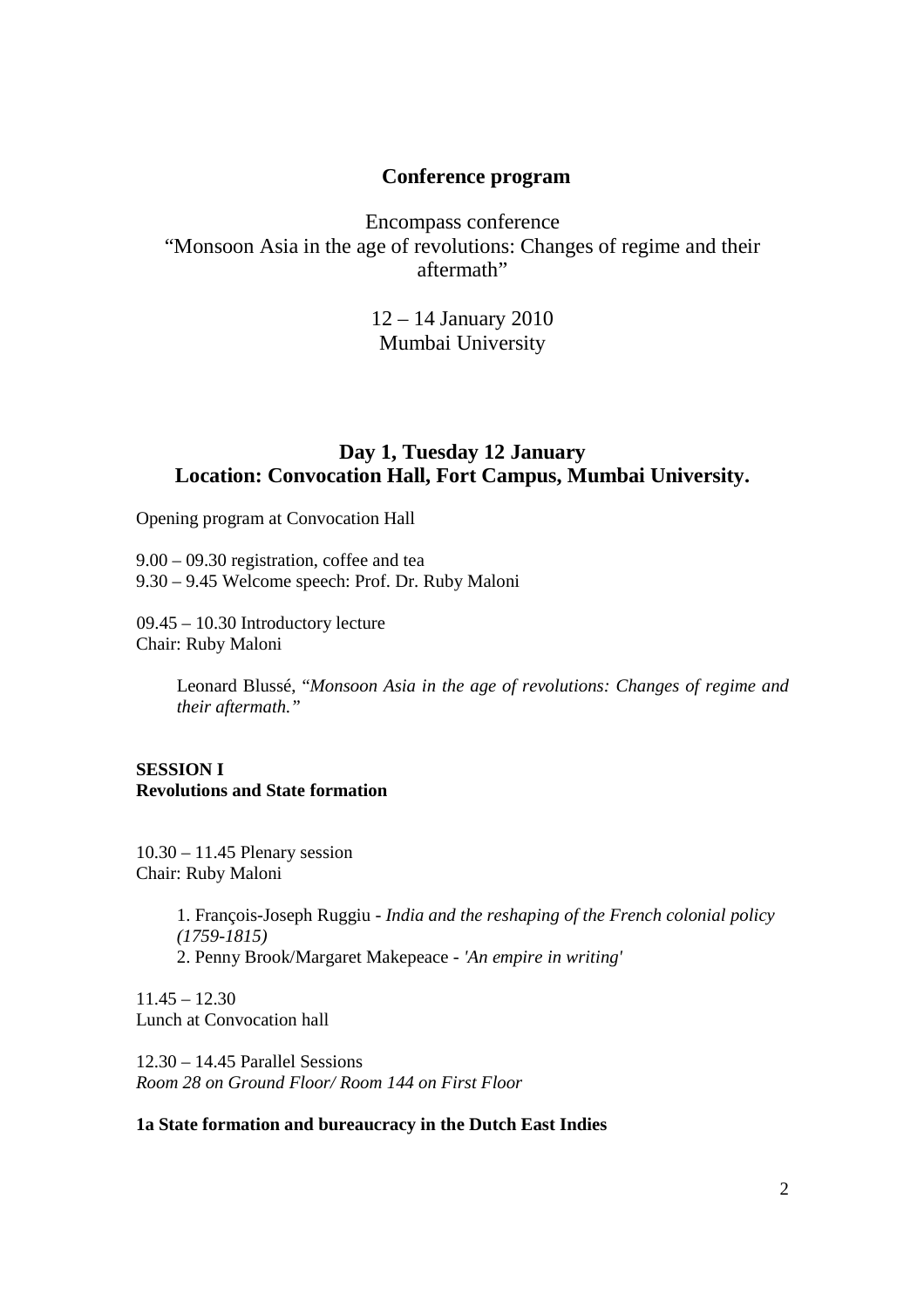Chair: Djoko Utomo Comments: Margaret Makepeace and Penny Brook

> 1.Charles Jeurgens – *Empire of paper: the early Dutch colonial state in search for control*

2. Gerrit Knaap - *The Dutch colonial Archival Legacy in an Age of regime Change c. 1790 – c. 1810* 

3. Mona Lohanda - *The British interregnum in Java, 1811-1816* 

4. Nadia Dwiandari/Diantyo Nugroho - *Archives Management as a Reflection of Bureaucratic Development: the Case of the Transitional Dutch East Indies, 1816 – 1830* 

#### **1b State formation and local integration**

Chair: Jos Gommans Comments: Swaran Singh

> 1. Abdul Wahid - *Financing imperial transition: Revenue farming in the early colonial state formation of Java, 1800-1830* 2. Nadeera Seneviratne - *Settled strangers: Tax collectors in eighteenth-century Sri Lanka*  3. Murari Kumar Jha - *The Route to Empire The Grand Trunk Route in Early Colonial India*  4. Aditya Nair - *The Tragedy of the Eastern Riviera – 1780 - 1830*

15.00 – 15.30 plenary session Prof. Dr. Mariam Dossal - *An introduction to Bombay around 1800*

\*\*\*

15.30 – 17.30 visit to **Chatrapati Shivaji Maharaj Vastu Sangrahalaya**, formerly Prince of Wales Museum of Western India, 159/61, M.G. Road, Fort Mumbai - 400023.

\*\*\*

20.00 Dinner at CCI (Cricket Club of India Brabourne Stadium Marine Lines, Mumbai 400020, Maharashtra)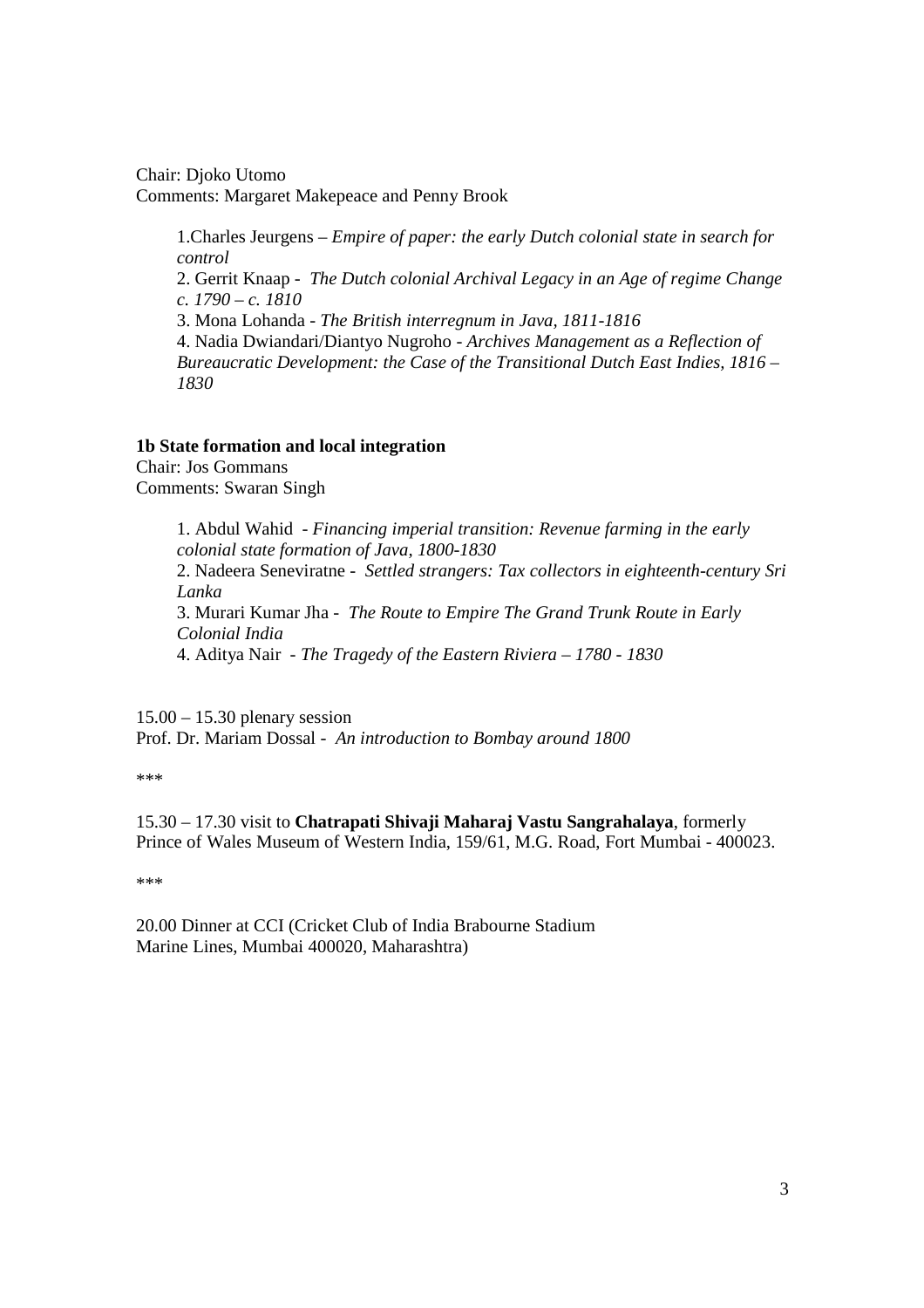# **Day 2, Wednesday 13 January Location: Royal Bombay Yacht Club, Apollo Bunder. Anchorage Hall and Ballroom**

## **SESSION II Global interaction**

9.00 - 10.15 Plenary session Chair: Ishrat Alam

> 1. Maxine Berg – *Learning from India: Luxury Textiles and the Origins of British Industrialization* 2. Sujit Sivansundaram - *Kandyan, Dutch and British medicine in Ceylon.*

10.15 – 10.30 coffee/tea

10.30 -12.00 Parallel sessions

#### **2a. Trade and economy**

Chair: Prof. Zhuang Guotu Comments: Om Prakash

> 1. James Fichter - *American Enterprise, European Empire: U.S. Capitalists in Asia in the Age of Revolutions, 1793-1815* 2. Timothy Davies – *Local Networks and Global Trade: British Private Trade in the Western Indian Ocean* 3.Pham van Thuy – *Economic Aspects of the Dutch Expansion in Sumatra in the Nineteenth Century*

#### **2b Science and knowledge**

Chair: Sujit Sivansundaram Comments : Jos Gommans

> 1.Martijn Eickhoff (and Marieke Bloembergen) - *To stop misconduct'; archaeological research as a national obligation in Java and the Netherlands in the early nineteenth century*  2. Andreas Weber - *Do* local encounters *matter? The life and career of Caspar G.C. Reinwardt*  3.Manjusha Kuruppath - *Casting Asian Despots in Dutch Drama: The case of Van Steenwyk's* Thamas Koelikan

12.00 – 13.30 Lunch

# **Central session III Cultural identities**

13.30 -14.45 Plenary session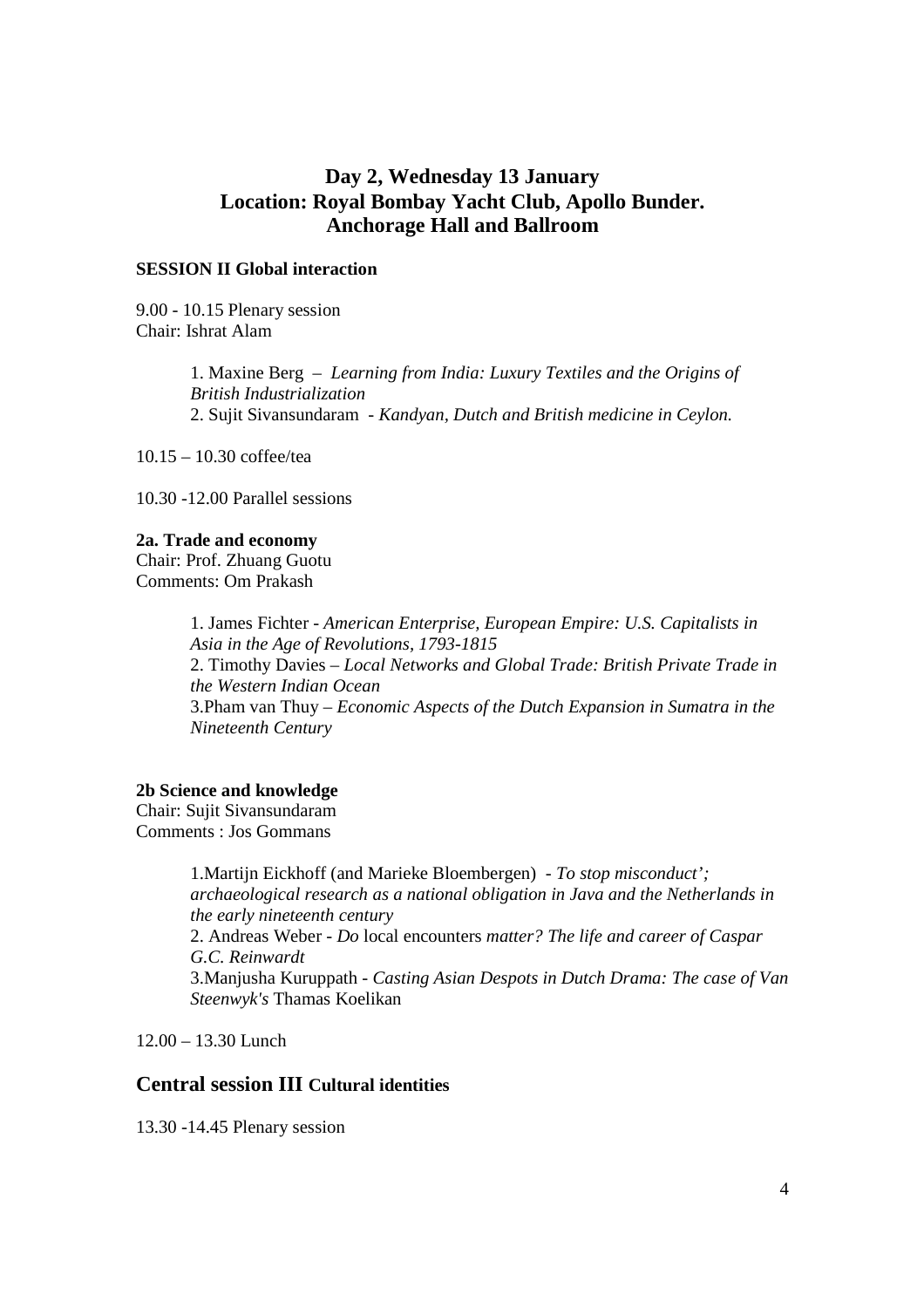Chair: Charles Jeurgens

1. Zhuang Guotu - *Chinese migration into Southeast Asia stimulated by the economic expansion of European colonies in Southeast Asia around 1800* 2. Pius Malekandathil - *The hanging Meaning of Lusitanian Space in India, 1780-1830* 3*.* Alicia Schrikker – *Dealing with Dutch legacies in urban Sri Lanka around 1800* 

1500 – 16.45 Parallel sessions

## **3a Trade and Economy 2: piracy**  Chair: Maxine Berg

Comments: Yogesh Sharma

1. Atsushi Ota – *Piracy and sea people in West Kalimantan in the 1820s*

2. Binu John Mailaparambil - *Pirates of the Malabar Coast: A Historical Analysis*

3. Simon Layton - *Commerce, Authority and Piracy in the Indian Ocean World, c.1780-1850.*

## **3b Cultural identities**

Chair: Pius Malekandathil Comments: Carolien Stolte

> 1.Anjana Singh – *Change and Identity: Fort Cochin between 1750 and 1830.* 2. Danelle van Zyl - *The "Cape Dutch": Cultural identity and emotional experience at the Cape of Good Hope during the first British occupation* 3. Nirmal Dewasiri - *Chetties in Early- Modern Sri Lanka: some aspects of the social history of Sri Lanka* 4. Devi Riskianingrum - *In fear and furiousness: the Chinese and crime in the ommelanden of Batavia*

\*\*\*

17.00 – 18.00 Heritage Walk of Old Bombay and visit to **Royal Asiatic Society, Town Hall, Mumbai - 400023.** 

\*\*\*

20.00 Dinner at Royal Bombay Yacht Club, Anchorage room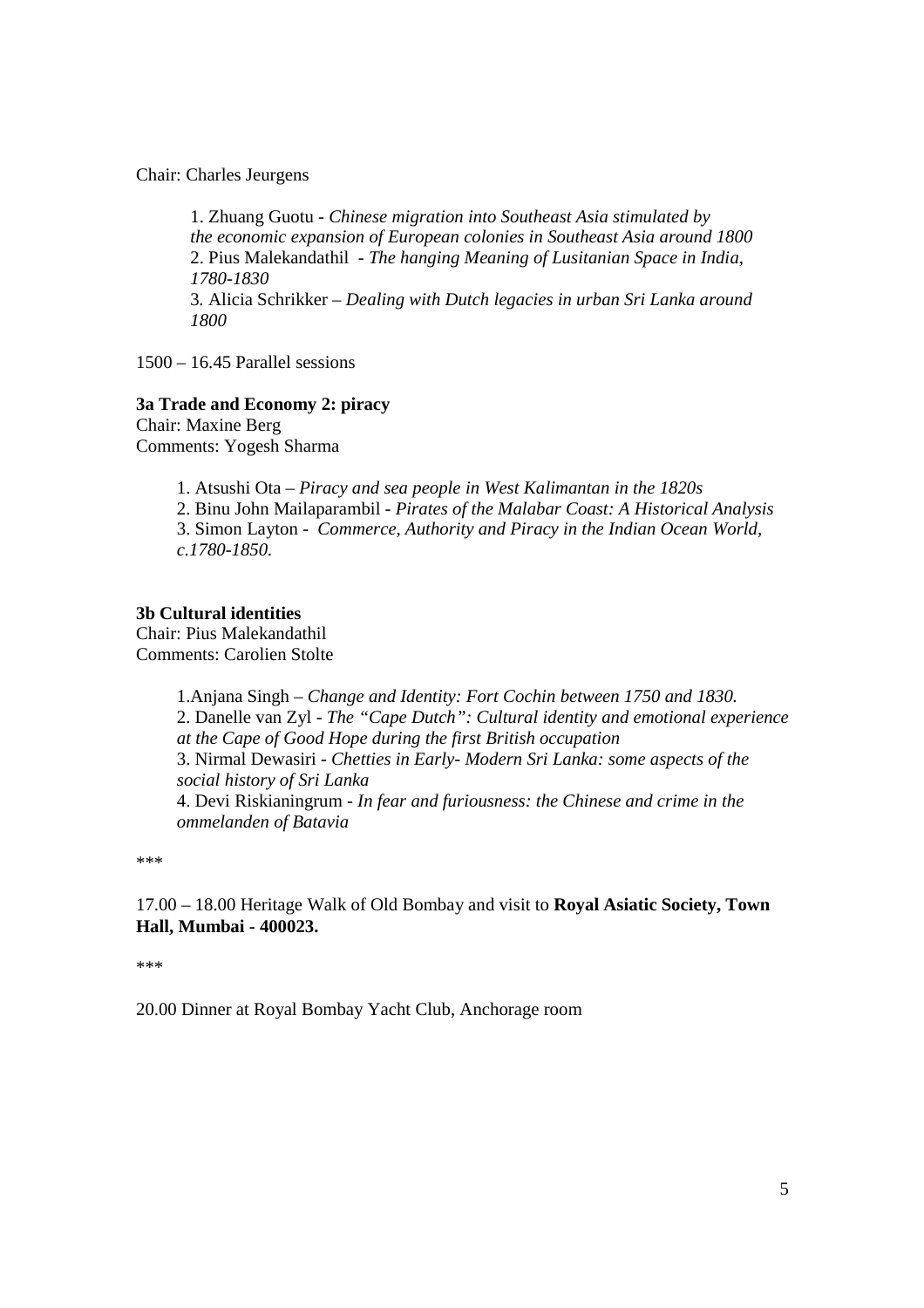# **Day 3 Thursday 14 January Convocation Hall, Fort Campus, Mumbai University**

9.30 – 12.00 Plenary session Chair: Om Prakash

- 1. Reports from the parallel sessions (10 min. per session)
- 2. Gerrit Knaap *Concluding Note*
- 3. Final discussion

1200 – 1300 Lunch

\*\*\*

13.00 – 18.00 Boat trip to Elephanta Island.

PS: the last boat from Elephanta Island back to Gateway is at 5.30 pm. Be on it!!

\*\*\*\*

## **Optional Day 4 and 5:**

Two- day trip to visit the Maratha forts South of Mumbai, with an overnight stay at Alibagh. We will go to Alibagh from Mumbai on a catamaran. Alibagh is a beach resort and has some pristine beaches and Maratha Fortresses: Alibagh, Murud Janjira etc. Participation in this trip is your own expense.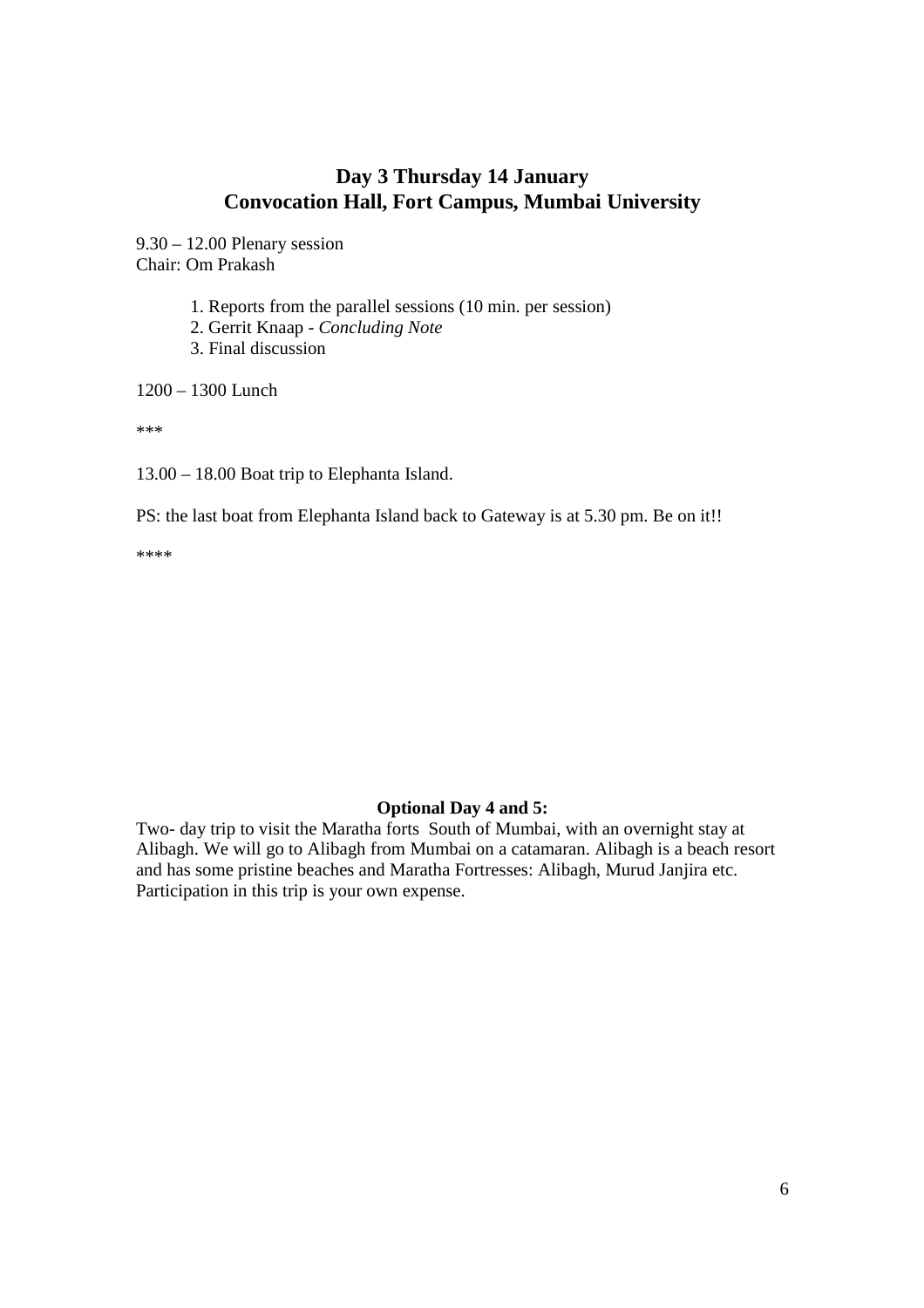# **Conference proposal**

#### **1780-1830: Asia in the age of revolutions**

The period 1780 – 1830 is generally termed as 'the age of revolutions', referring in particular to the American, French and Industrial revolutions. It is our intention to assess the impact of these 'European' revolutions on monsoon Asia (and South Africa) – an area of longstanding and dynamic interaction with Europe. This should lead to a better understanding of the nature and the degree of global interaction in this period  $-$  in this context global interaction is understood as a process in which people in various parts of the World influence each other culturally, economically or politically.

In Asian history the 1780-1830 period is often marked by the take-off of what has been termed the modern transformation of Asia.<sup>1</sup> Some historians point at the collapse of the colonial ancient regimes and the economic integration by private entrepreneurs and political reforms by colonial administrators, others have shown how traditional regimes in continental Southeast Asia (Vietnam, Burma and Siam) went trough a series of restorations in an 'autonomous' response to modernity.<sup>2</sup> In this respect the conference proposes to see how the revolutions in the West relate to the modern transformation of  $\operatorname{Asia.}^3$ 

From the sixteenth century onwards the growth of the European share in the intra-Asian trade economy resulted in an extension of European trade settlements in such coastal areas as Java, Ceylon, Bengal and on the Malabar Coast. In many of these regions the period between 1780 and 1830 marked the end of an era of tension and antagonism between hinterland kingdoms and maritime settlements: European powers on Ceylon, Java and Bengal gradually expanded further inland, thereby isolating the autonomous kingdoms and sultanates until they actually took over those regions.<sup> $4$ </sup> Once in control, they developed colonial states that not only catered to commercial purposes but increasingly relied on the articulation of trade with the agrarian exploitation of tropical cash crops in the interior. This process of economic and political integration of the coast and hinterland under the new colonial regimes resulted in a colonial transition, that was a

<sup>&</sup>lt;sup>1</sup> C. A. Bayly, Birth of the Modern World 1780-1914 (Oxford, 2004). A. Reid, ed., The Last Stand of Asian Autonomies: Responses to Modernity in the Diverse States of Southeast Asia and Korea, 1750-1900

<sup>(</sup>London, 1997). Leonard Blussé , 'Changes of Regime and Colonial State Formation in the Malay Archipelago, 1780-1800', *Asia Research Institute, Working Paper Series, No.41*, ARI National University of Singapore (Singapore 2005).

<sup>2</sup> V. Lieberman, *Strange Parallels: Southeast Asia in Global Context: 800-1830.* Vol. 1, *Integration on the Mainland* (Cambridge, 2003). A. Reid, ed., *The Last Stand of Asian Autonomies: Responses to Modernity in the Diverse States of Southeast Asia and Korea, 1750-1900* (Basingstoke, 1997); J.L. Blussé, 'Chinese Century: The Eighteenth Century in the China Sea Region', *Archipel* 58 (1999): 107-29.

<sup>&</sup>lt;sup>3</sup> P. Carey, 'Civilization on Loan: The Making of an Upstart Polity: Mataram and its Successors, 1600-1830'. In *Beyond Binary Histories: Re-imagining Eurasia to c. 1830*, edited by V. Lieberman, 267-89 (Ann Arbor, 1999).

<sup>&</sup>lt;sup>4</sup> Leonard Blussé, `The Run to the Coast; English and Dutch

Expansion in Asia during the ancien régime' in *Itinerario* 1988, XII-1, pp. 195-214.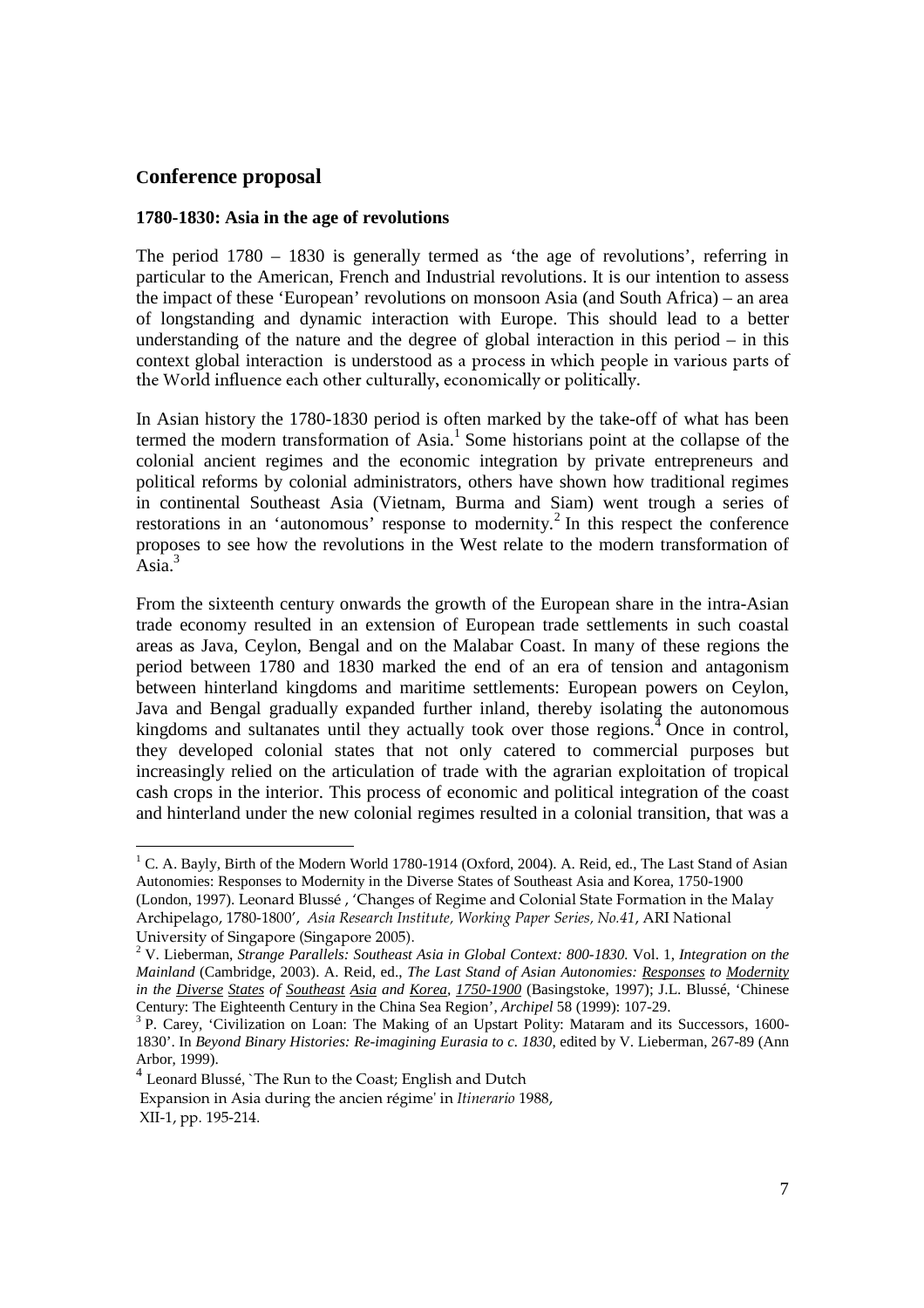much more complex than is usually assumed. The starting point of this conference is that the colonial transition can only really be understood if it is treated as an integrated part of Asian and global history.

At the Mumbai conference we welcome researchers who are working on the various regions of monsoon Asia in this period and address the following problems of Global Interaction and state formation:

#### **State formation**

How did the colonial states function in the transitional period, what was the nature of colonial intervention in the various regions?

-What were the foundations of these emerging colonial states?

- How did important pillars of state formation processes like bureaucratization, taxation and justice manifest themselves in the various colonial contexts?

- And what were the roles of Asian and European elites in these state formation processes?

## **Global Interaction**

How should we assess the impact the American and French revolutions and the industrial revolution in Asia?

- What was its influence on political thought in Asia?

- The role of knowledge gathering projects and science in the State formation processes in Asia ?

- The impact of the industrial revolution on production processes and trade patterns in Asia

#### **Trade and economy**

Long standing trade patterns in Asia changed as a result of a changing world market, industrialization and the collapse of old regimes and commercial companies:

- What was the effect of the new geopolitical settings and the rise of new players (Americans and Chinese) on the existing trade patterns.

- How to understand the role of piracy in the Asian economy

- The influence of new consumer tastes on the Asian production and trade

- What was the effect of the changing nature of Asian trade and the new balance

of power on the existing migration patterns

#### **Cultural identities**

What was the effect of the changing regimes on the lives of inhabitants of port cities like Cape Town Cochin, Singapore, Penang, Batavia, Mumbai, Colombo and Manila and other places.

- What do we know about personal experiences of the inhabitants of these ports

- How did the regime changes influence their sense of identity?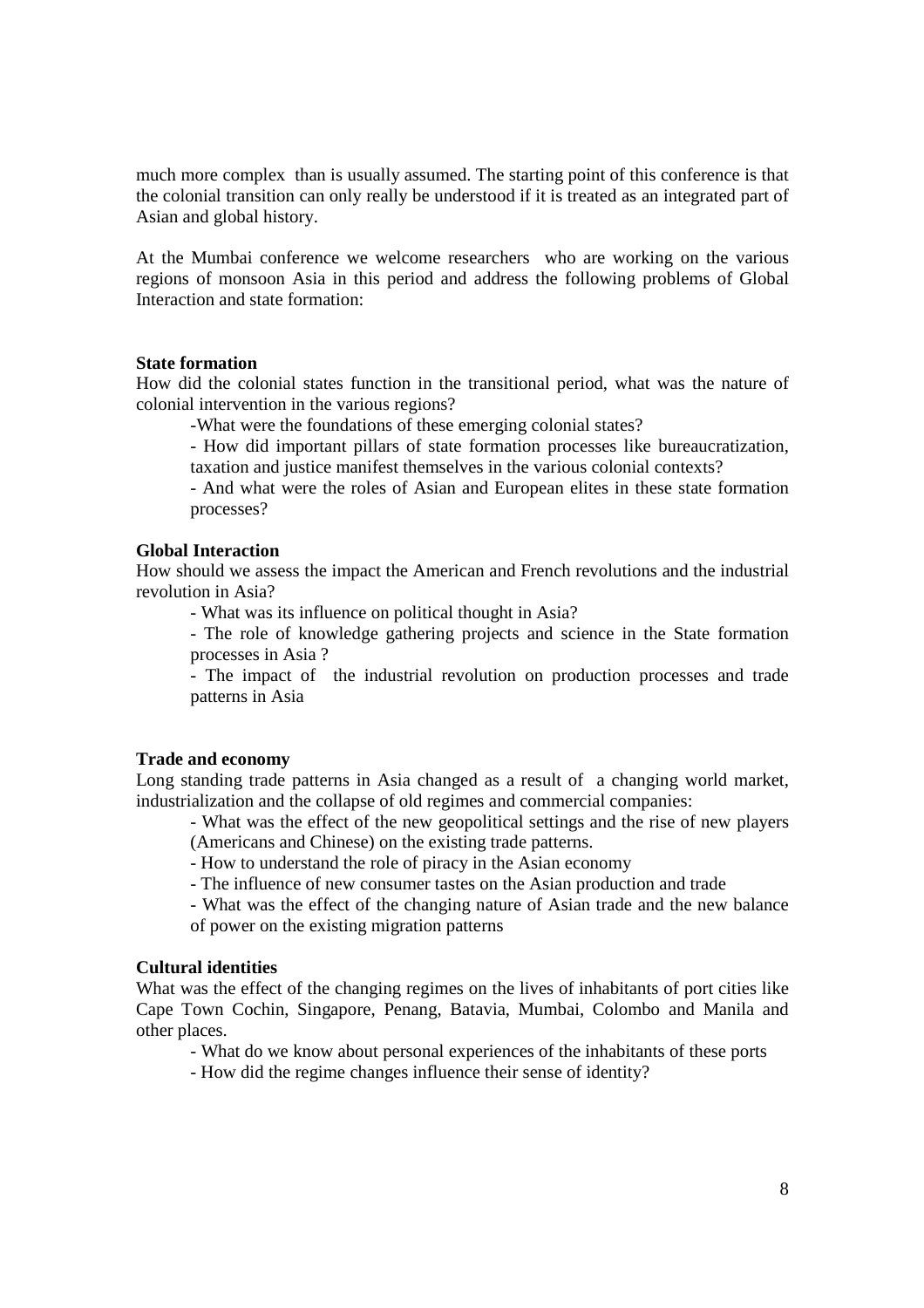# **Abstracts**

## **Session 1: Revolutions and state formation**

#### **India and the reshaping of the French colonial policy (1759-1815)**

François-Joseph Ruggiu Professeur à l'Université de Paris IV

During the Seven Years War, France experienced several traumatic experiences in America and in the Indian Ocean: the capture, in 1755, of the better part of its sailors before the declaration of war; several outstanding naval defeats; and the loss of almost all his colonies especially in India. In 1763, France was left with the scattered remains of her first colonial empire, and amongst them the île Bourbon, the île de France, and five Indian settlements.

Choiseul, the leading minister of Louis XV, triggered thus a complete reshaping of the French colonial policy. He definitively rejected the idea of territorial dominions in order to favor factories and small-scale colonies able to sustain a steady and profitable trade with the metropolis. Choiseul and his successors, especially Vergennes, during the American War, scorned all opportunities to recover the Canada and to redevelop a territorial influence of France in India. This posture of the leading French politicians has often been interpreted by French historians as a lack of interest for empire, or as an incapacity to struggle against the English, or as an inability to envision the value of these countries.

This paper examines the place that the French politicians assigned to the French possessions in the Indian Ocean and in India, from the fall of Québec to Waterloo. It is based on the official instructions compiled by the central government and on the reports sent by local administrators. It shows that their attitude of the ministers was the product of a conscious and cogent policy and was imposed sometimes despite the will of the local actors of colonization but sometimes with their cooperation. This policy was founded on an economic conception of the relation between the metropolis and the colonies and on the lessons of the defeats of the Seven Years War which were never forgotten by the French ministers.

Thus this paper asks if the word "empire" really fits with the model of the French colonization as seen by Choiseul and Vergennes and as applied in America as well as in India. Finally, the paper studies the extension of this policy during the French Revolution and the First Empire when the French colonies East to the Cape were systematically captured by the English.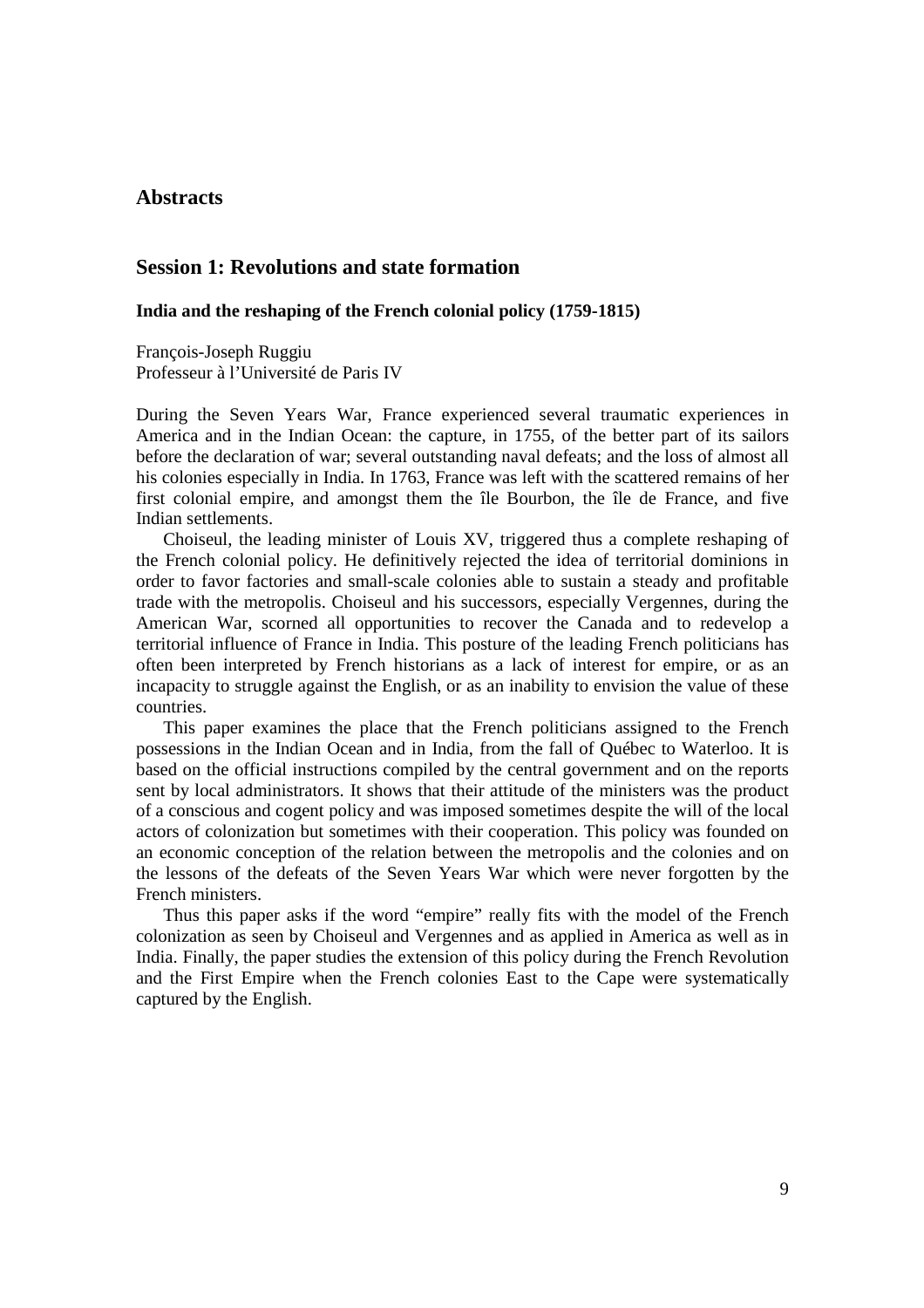# **'An empire in writing'\***

Dr. Penny Brook and Dr Margaret Makepeace India Office collections

The English East India Company, faced with the challenge of overseeing its employees operating far from its base in London, responded by developing effective systems for gathering information and issuing orders. Through its 'empire in writing', it exerted control over its commercial, political, military and governmental activities. This paper will outline the main series of records forming this 'empire in writing'. It will illustrate the nature of these records by focussing on the documents relating to the development of botanical knowledge, attempts at control and exploitation through plant experiments and transfers, and the establishment of the Calcutta Botanic Garden.

\* Huw Bowen *The business of empire: the East India company and imperial Britain* (Cambridge, 2006) title of Chapter 6 \*\*\*

# **Session 1a: State formation and bureaucracy in the Dutch East Indies**

# **Empire of paper: the early Dutch colonial state in search for control**

## Charles Jeurgens

One of the most important tools of power to govern and control a colonial empire was the power of writing. By the ever-increasing demand for information, to be collected by the colonial civil servants, the early colonial state expected to be able to exert control. So far, the paperwork bureaucracy received little attention from historians and archivists. Is it because of the papers, the archives, are regarded as an invariable? Archives are mostly seen (and used) as quite static remnants of past activities and they are hardly ever considered to be elements of the historical dynamics. In my contribution I want to investigate the usefulness of the framework of globalization and the network theories to our understanding of the role and function of this paperwork in the era of the early colonial state.

## **The Dutch colonial archival legacy in an age of regime change c. 1790-C. 1810**

## Gerrit Knaap

In this contribution attention will be paid to subsequent changes in the institutional framework of Dutch colonial in Asia and South Africa, roughly between 1790, i..e. the last years of the Dutch India Company (VOC), and 1810, more specifically the fall of Java to the English. After this exercise in institutional history the archival legacy of the period, in so far as it is preserved in the Netherlands itself, will be presented briefly. The conclusion will be that, in comparison to the old VOC, the volume of archival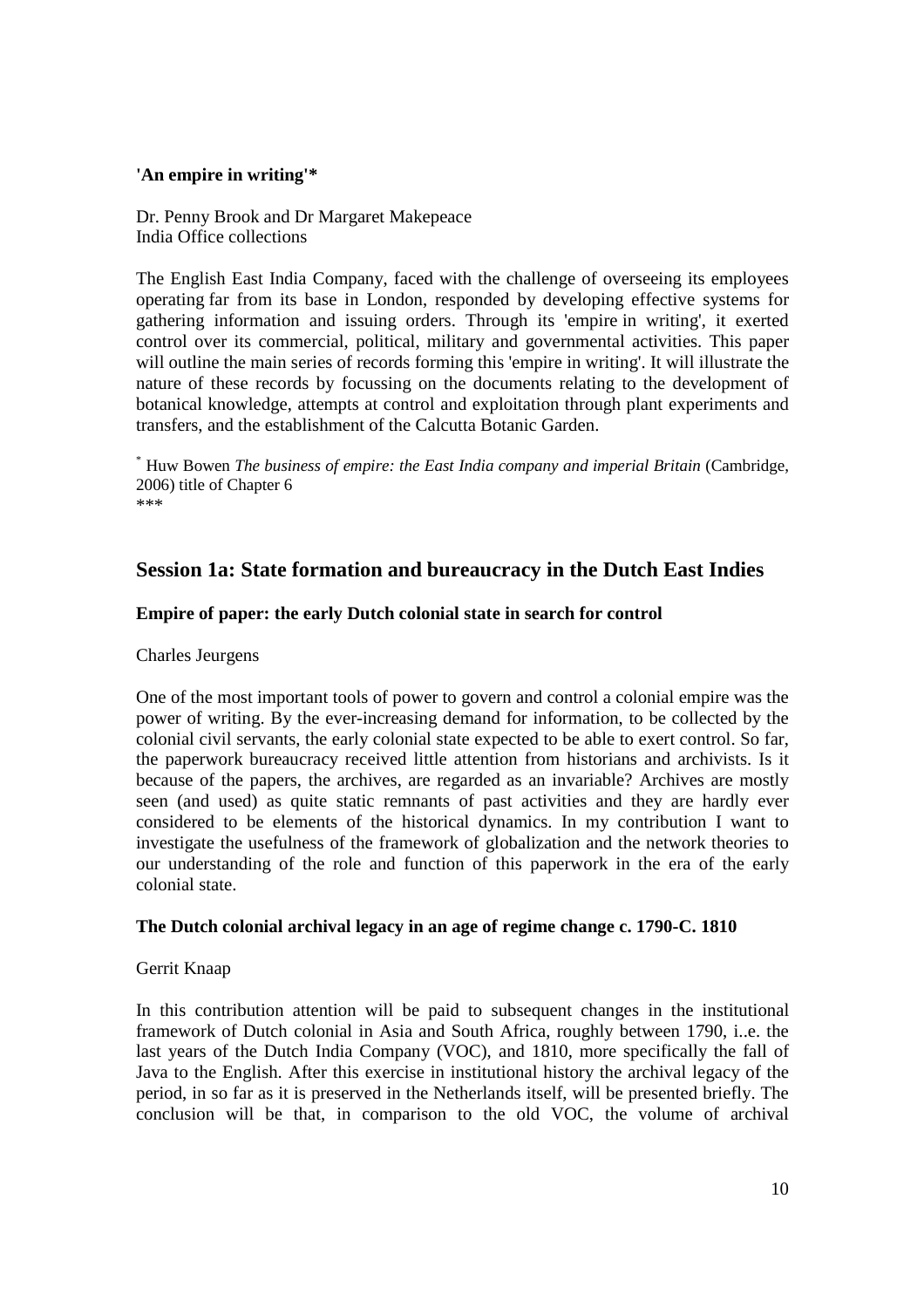information from overseas was shrinking rapidly and that modern-day historians interested in the period will be more dependent on archives kept elsewhere in the world than before.

## **British rule in Java, 1811-1816; glimpses at the archives**

## Mona Lohanda

The paper largely based upon the archives of British interregnum, 1811-1816, aims to explain some aspects of the British local administration in Java. Looking into the Semarang local administration as an example, it might unfold continuity and changes in colonial bureaucracy, despite new system being introduced. Some irregularities might also be found within the bureaucratic circles. How the British government observed the conduct of native chieftains and how this matter being dealt with, explained the way the colonial authority maintain peace and order in the colony. The paper will also give general information on the archives collection created under the British interregnum, 1811-1816, housed at the National Archives in Jakarta, covering its volumes, contents and characteristics.

## **Archives Management and Bureaucratic Development: The Case of Transitional Dutch East Indies, 1816 – 1830**

## Nadia Fauziah Dwiandari

<u>.</u>

The period of British interregnum brought a lot of changes to the Dutch East Indies. As this colony was handed over back to the Dutch, this former colonizer was left with huge and difficult tasks to be done especially in financial aspect caused by the partial implementation of the land tax system initiated by Raffles. The unfair land tax which was not based on exact land measurement and the failed attempt to introduce money had made the Dutch East Indies was not productive for the mother country which also suffered financial crisis after the war.

The first things considered to be recovered were economy and order establishment. In order to do that, the central government in the Netherlands sent special commissions (*Kommissarissen Generaal*-KG) in 1816. The specific task for this commission was to construct a government in the East Indies archipelago under the sovereign rule of the King of the Netherlands by accepting, rejecting, or altering policies and institutions, as seemed best, to fit the humanitarian freedoms and rights while respecting the customs and religions of all.<sup>5</sup> What made this period interesting is because from the period of 1816 onward is the starting point of the Dutch position in the colony. Originally having economic oriented ends with the existence of United East India Company (VOC) it then changed to be an entity with political objectives. It only started in 1819 that this colony changed from a somewhat chaotic region into a colony with order.

<sup>5</sup> Robert van Niel, *Java's Northeast Coast 1740-1840: A Study in Colonial Encroachment and Dominance*, Leiden: CNWS Publication, 2005, p. 291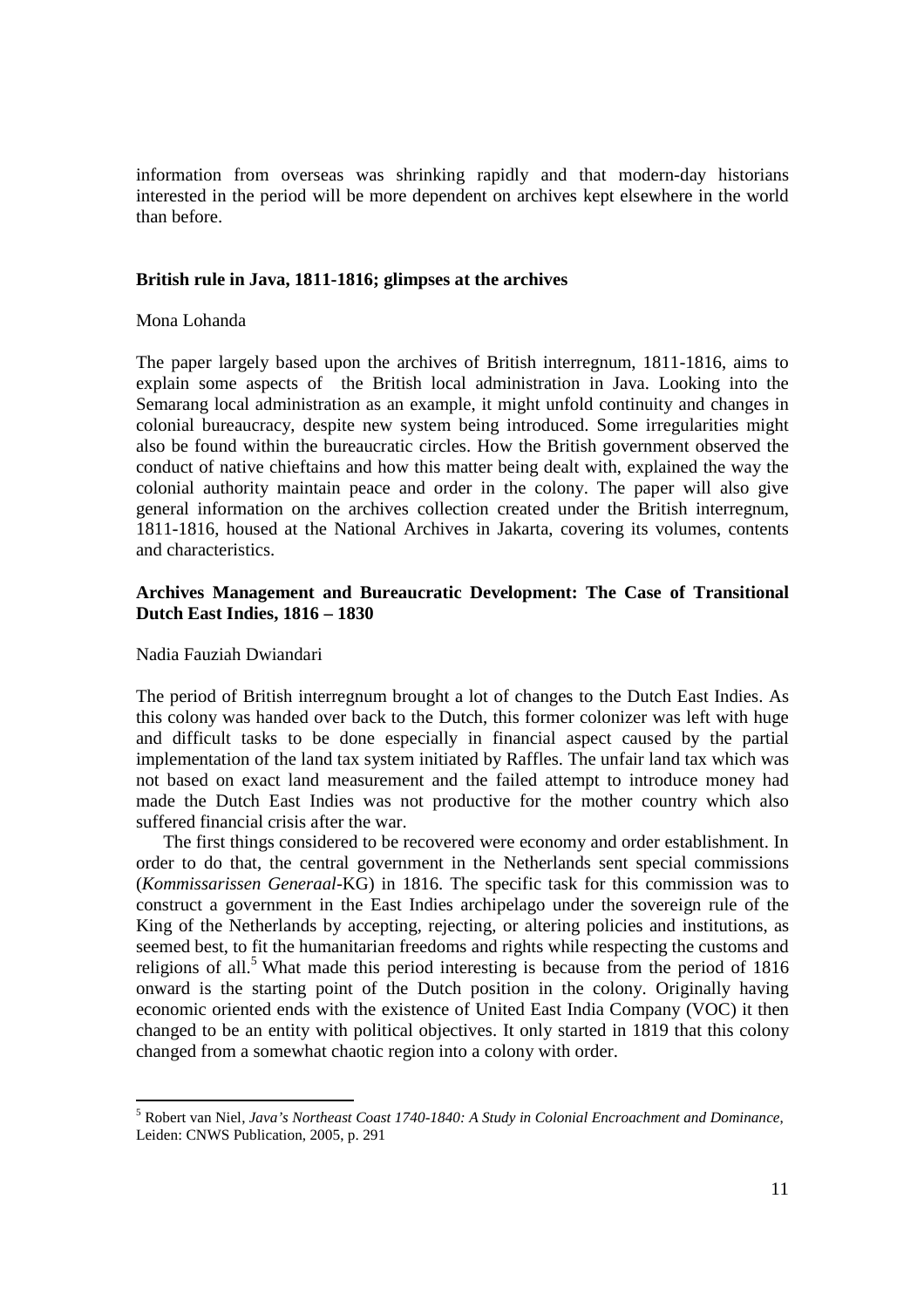After KG was ended formally in 1819, the authority in the Dutch East Indies was entrusted to a Governor General as the representative of the supreme power in the Netherlands. Next to this position were *Raad van Indie* (Indies Council) and *Algemene Secretarie* (General Secretariat) as parts of the Dutch East Indies government's assisting bodies. *Algemene Secretarie* in particular played a crucial role since its position could not be separated from Governor General's position. This organization was a connector between Governors General and their subordinates inside the colony and the backbone of communication between the Dutch East Indies authority and the central government in The Hague. The decision making process in the colony which involved the activities of those organizations and interactions among them produced various administrative output, concluded into series of decisions which then arranged into a certain archives management system, in this case is *verbaalstelsel*, a chronological ordered archival system which - to some extents - resembles the previous system used by the VOC, *resolutiestelsel*.

This paper focuses on archives management and bureaucracy development in the Dutch East Indies by finding the governance process through archives creation. Combining archival science by examining  $19<sup>th</sup>$  century Dutch archives deposited in National Archives of Indonesia (ANRI) and literature research, this paper aims to describe the relations between context behind archives creation and the archives management system, which eventually reveals that archives play a more important role than just being extracted as historical sources.

\*\*\*

## **Session 1b: State formation and local integration**

## *Financing imperial transition:* **Revenue farming in the early colonial state formation of Java, 1800-1830**

Abdul Wahid UGM/Utrecht University

Revenue farming had been an indispensable source of revenue for the Dutch during the VOC period. In the long run it served, in one hand, as one primary method efficiently used to collect taxes from various groups of population and economic activities. In other hand, by mobilizing the Chinese with close cooperation with local elites, the Dutch exerted their influence and maximized profit from local resources. This triangular relationship was seriously challenged when the VOC went down into bankruptcy, and the Dutch – now under French dominion, involved in the far sea warfare with the British navy. The weakened authority combined with the emerging competition among political economic players in local levels created a chaotic situation of 'transitional state' of this particular episode of Dutch presence in Java, which is generally featured in literatures.

This paper seeks to contribute a social economic perspective to the existing literatures on the transitional period of the Dutch colonial expansion in Asia, Indonesia in particular. By focusing on the practice of revenue farming under the successive orders of the Dutch, the British, and then again the Dutch, this articles uncovers strategies of the power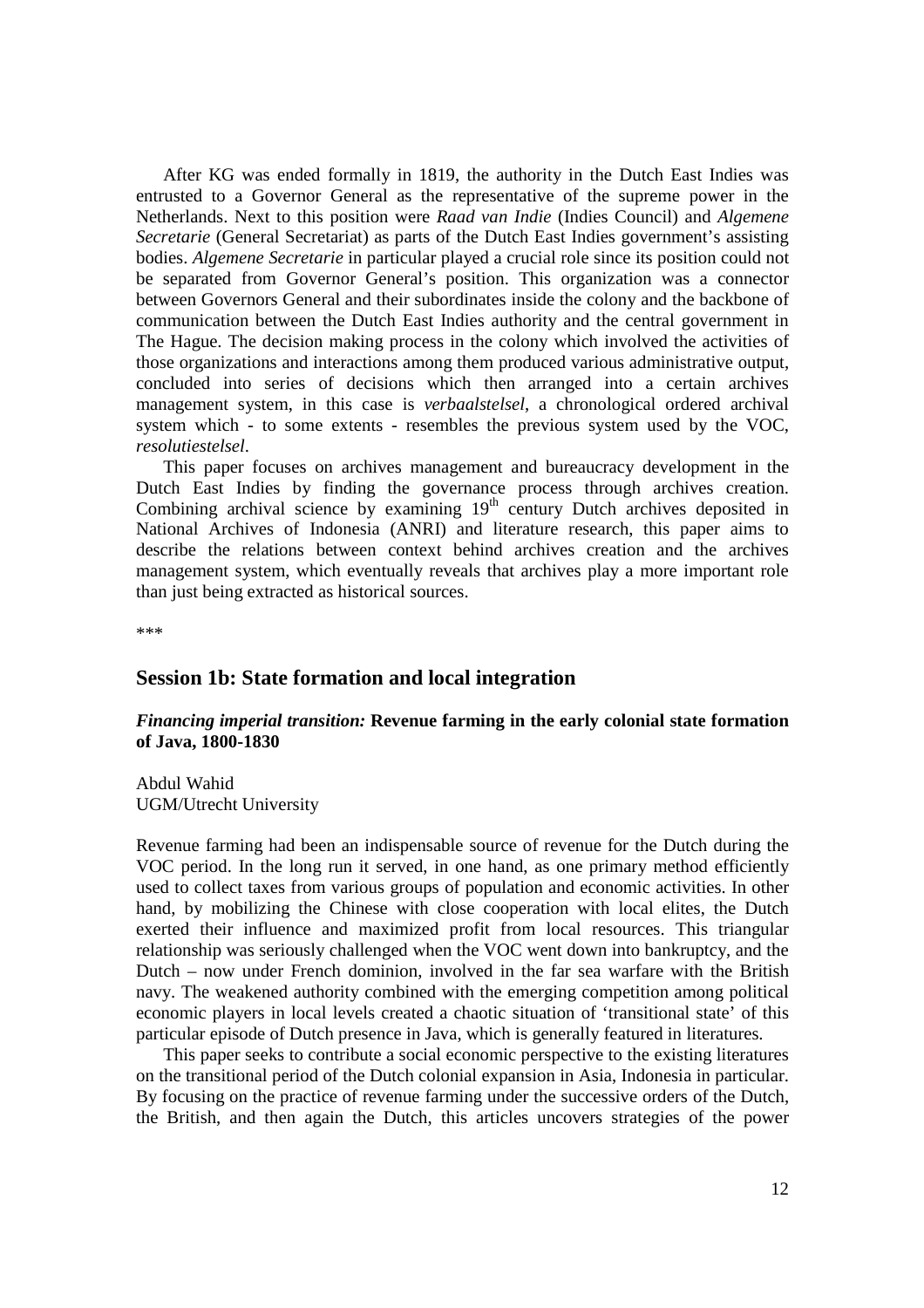holders to preserve their control, strengthen their administration, and finance a growing expenditures. Attention will also be given to the Chinese *pachters* and their local partners as to what extent they could maintain their position; and how local economies affected by these changing regimes. Quantitative and qualitative data taken from colonial archives and printed materials will be combined to answers the posted questions in this paper.

## **Settled strangers? Tax collectors in eighteenth-century Sri Lanka**

#### Nadeera Seneviratne

Coastal social formation in Sri Lanka has been affected by migration from South India and colonial intervention. The *karavas, salagamas* and *duravas,* known as the 'KSD castes', and Moors, Chettiars and Burghers have been an integral part of the construction of coastal society. Their migration to the island began from the thirteenth century onwards. By the eighteenth century, the high incidence of tax collectors from among the same groups was testimony to their integration into the political economy of coastal Sri Lanka. While the KSD castes were grouped under 'Sinhalese' in Dutch classifications, the Moors and Chettiars are referred to as decidedly non-caste social formations. Special mention must be made of the *karavas,* who were the most prominent among the Sinhalese in the business of revenue collection. Their collaboration with the colonial power was thus self-evident, arguably due to an outsider quality that they possessed. In contrast, the Moors, Chettiars and Burghers are possibly more like 'cross-cultural brokers' who retained their role as strangers, one that was deemed beneficial for a colonial power on foreign land. Incidentally, despite being tax collectors, the Moors and Chettiars also paid a tax of residence to the Dutch East Indies Company. On the other hand, even these non-caste social formations can be said to have assimilated into coastal society. In the eighteenth century, their presence on the island provides a micro-history that is related to world history, or at least a part of the early modern Indian Ocean world. These and other questions will be addressed in the paper.

How did revenue farming contribute, if at all, to the 'settled' nature of such caste and non-caste social formations? And to what degree did 'strangers', in so far as that term maybe used, work together in the business of revenue farming in the eighteenth-century? Muslims, for instance, were seen in partnership with Sinhalese businessmen. Furthermore, the Sinhalese frequently collaborated with persons of Burgher or European origin. What were the socio-economic implications of such a dissolution of conventional corporate boundaries?

A history of institutions is also a part of the story. Individuals among the abovementioned caste formations held both local headmanships and the positions of revenue collector. The study aims to examine the relationship between these individuals (social groups?) and two economic and political institutions that lay at the foundation of cooperation between the colonial power and local society. It will pay special attention to the institution of revenue farming, being the auctioning by the state of the right to collect a particular tax, due to its importance in the rise of local entrepreneurship. Secondly, although in less detail, it will look at the native department of office-holding insofar as it overlapped with the role of revenue collection in certain persons. These smaller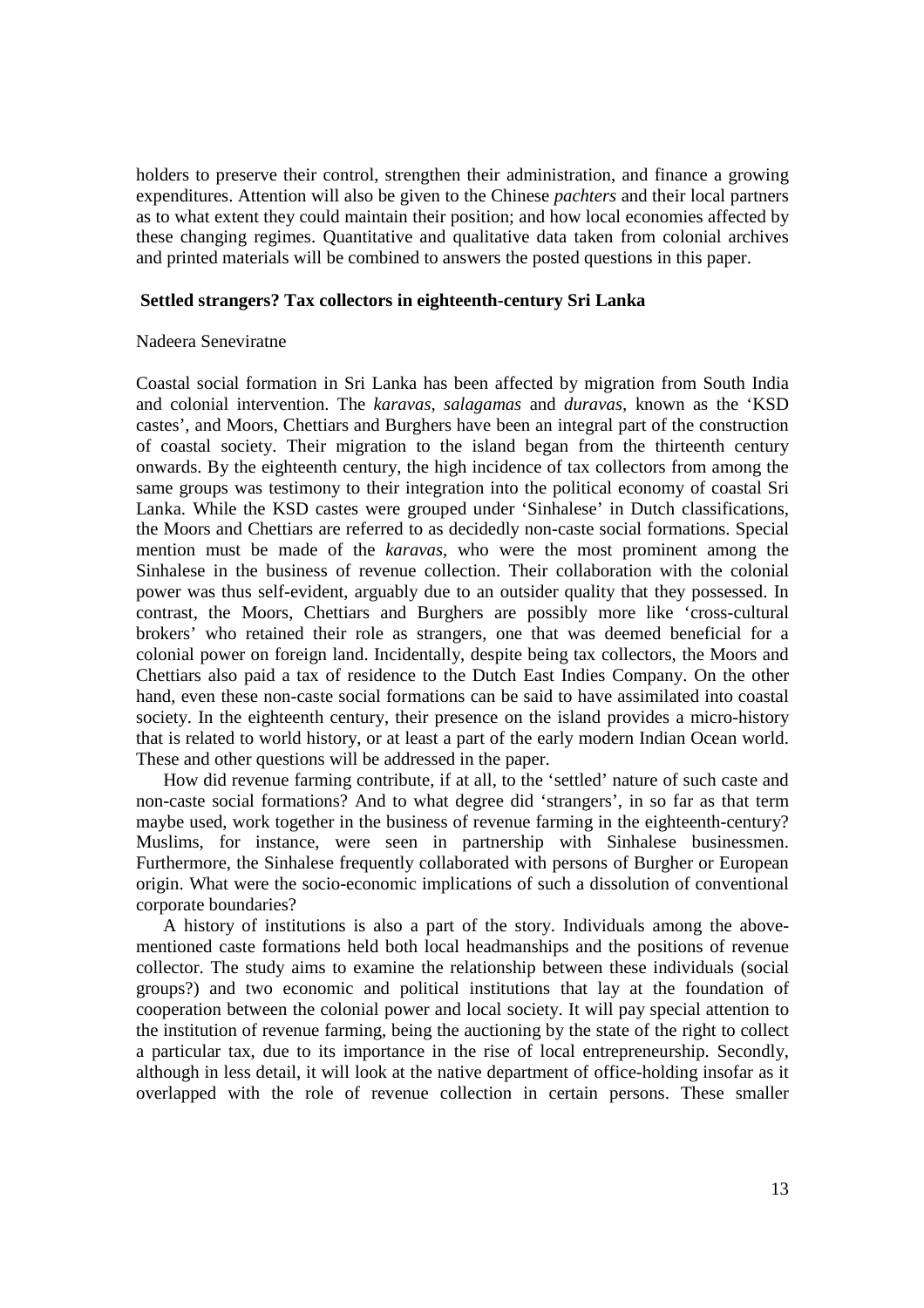institutions operated within the larger institutions of the Dutch overseas empire and the traditional administrative system of the country.

## **The Route to Empire. The Grand Trunk Route in Early Colonial India**

#### Murari Kumar Jha (Leiden University)

 It is well known that the empire building is closely aligned with road building. All premodern empires paid close attention to secure access to the subjected territories by means of developing and exploiting roads and communication networks. In the Roman Empire all roads led to Rome. In ancient India, the seasoned *uttarapatha* (the great northern highway) and *dakhshinapatha* (the great southern highway) connected the far flung areas of the Indian subcontinent and facilitated the imperial sway of the Mauryan and Gupta rulers. In medieval India Sher Shah Sur, the Afghan empire builder, busied himself with road building projects and laid the extensive network of road between Bengal and Lahore. The Mughals further exploited these existing routes and employed huge army of road builders to lead the periodic military campaigns all over empire. Thus roads and routes are not merely mute relics of the past but contain some very lively histories behind them. In the present exercise, this paper concerns with the Grand Trunk Route, its genealogy, imperialist motives behind its construction and the whole gamut of history which was played out along this road. This paper will take a long term perspective in appreciating the importance of route. In the first section it deals with the roads and empires in history, followed by a discussion on the Old Mughal Route and its parallel running the Gangetic riverine highway. The paper tries to recapitulate the histories which were played out on these old routes. In the second section, the paper examines the Grand Trunk Route and the exigencies which necessitated its construction in the second half of the eighteenth century. How the regime change on the Indian political horizon necessitated a reorientation of the existing route system? How the history of the Grand Trunk Route gives a glimpse of existing political reality in India in the second half of the eighteenth century? Why British were so preoccupied with securing the southern frontier of Hindustan or upper northern India, the frontier line drawn from southern Bihar and moving up towards northern India? This paper as whole makes an exercise into the routes and roads as geographical entities which consist of rich histories of human activities.

#### **The tragedy of the Eastern Riviera: Pondicherry between 1780 and 1830**

## Aditya Nair (University of Mumbai)

The trials of Europeans in pre-modern times, in an attempt to profit from the riches of India have been well documented. The aim of this paper is to analyze and understand, why the French in India, remained a marginalized power. Why the French, in comparison with the Portuguese, the Dutch and the English whose history is well recorded in the Indian sub-continent, lag behind. By taking up the example of Pondicherry the paper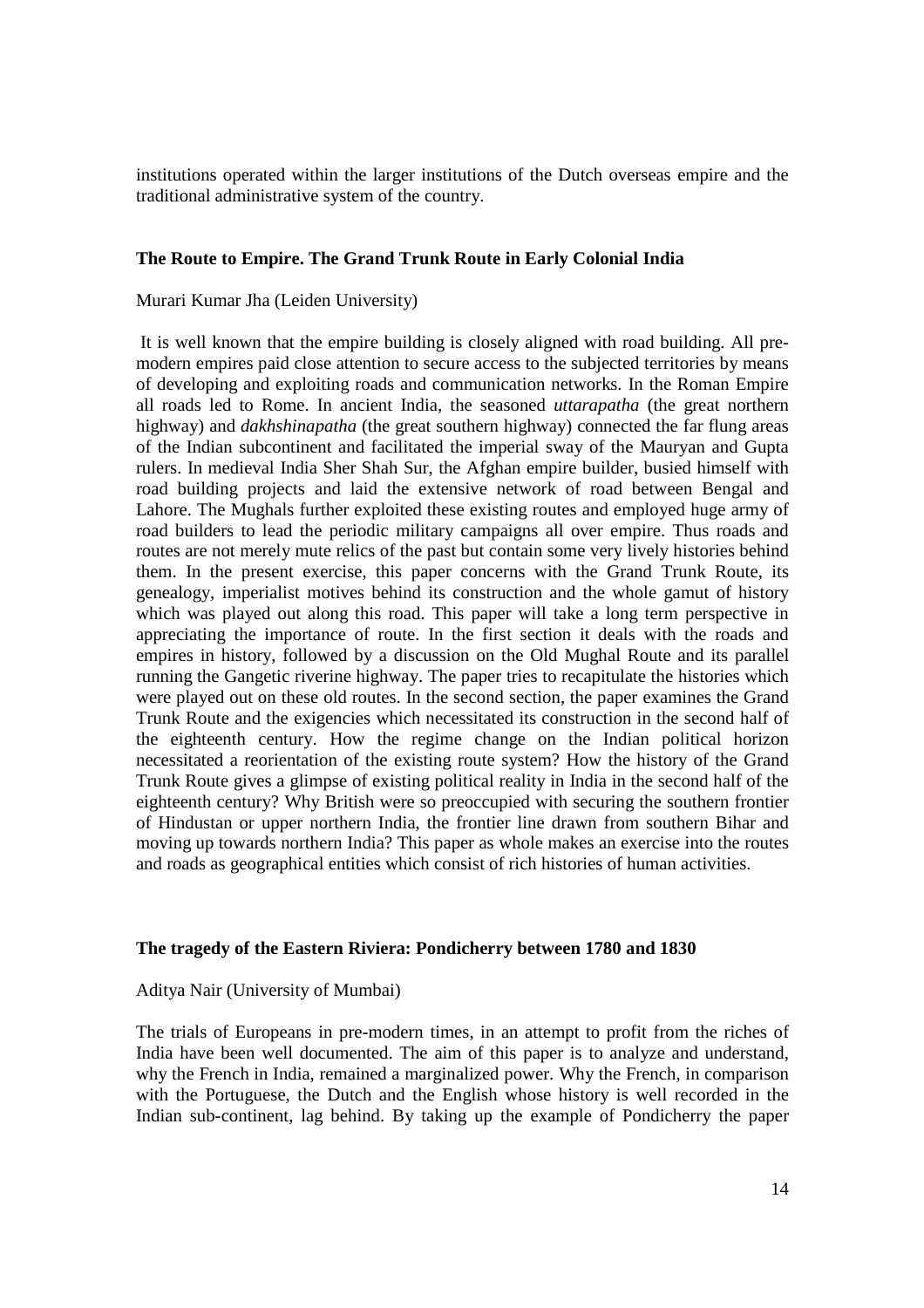attempts to make a case study of the French in India. It also gives examples of the 'one man game' phenomena which saved the French in Pondicherry, more than once.

\*\*\*\*\*

## **Session 2: Global Interaction**

#### **'Learning from India: Luxury Textiles and the Origins of British Industrialization'**

Maxine Berg Global History and Culture Centre and Dept. of History University of Warwick

Just how did Europe's pursuit of quality goods turn a pre-modern encounter with precious cargoes into a modern globally-organized trade in Asian export ware?

The trade in Asian goods led by Europe's East India Companies created the world's first major export-ware sector. While Europe held onto its domestic production of woollen cloth, ironware and leather goods, it was Asia's prescient cotton textiles and porcelain that changed economies and cultures in Europe and many other parts of the world. This export-ware sector created and fed Europe's insatiable demand for millions of pieces of textiles (5 million between 1670 and 1760)and thousands of tons of porcelain (70 million pieces) - the key manufactured goods that pre-dated then complemented Europe's tea culture. The impact of these Asian imports was both to stimulate a new industrial response in Europe. Europe adapted Asian design, production and industrial organization, ultimately to displace Asia as the world's manufacturer. That Asian trading world was re-orientated to European priorities during this first global shift between the pre-modern and modern worlds.

These large scale export ware sectors were Chinese, Indian and wider Asian achievements, but ones which were also stimulated by, intervened in, and redirected by European merchants and companies. Just how did these manufacturing and distribution centres connect to Europe's own industrial development –was there an interlinking of Asia's and Europe's manufacturing economies?

What I argue here is that to understand the division of labour, mechanisation and the rise of the factory system in Europe, we need to understand how manufacturing export ware sectors developed in Asia just before and during this period. We need to recover these Asian origins of the Industrial Revolution.

This paper will investigate British surveys of Indian textile manufacture during the eighteenth century. It will assess the impact of this knowledge on product and process innovation in Britain. How did British cotton manufacturers hope to compete with the quality of Indian textiles? Did the alternative products they created provide a road to industrialization?

\*\*\*

## **Session 2a: Trade and economy**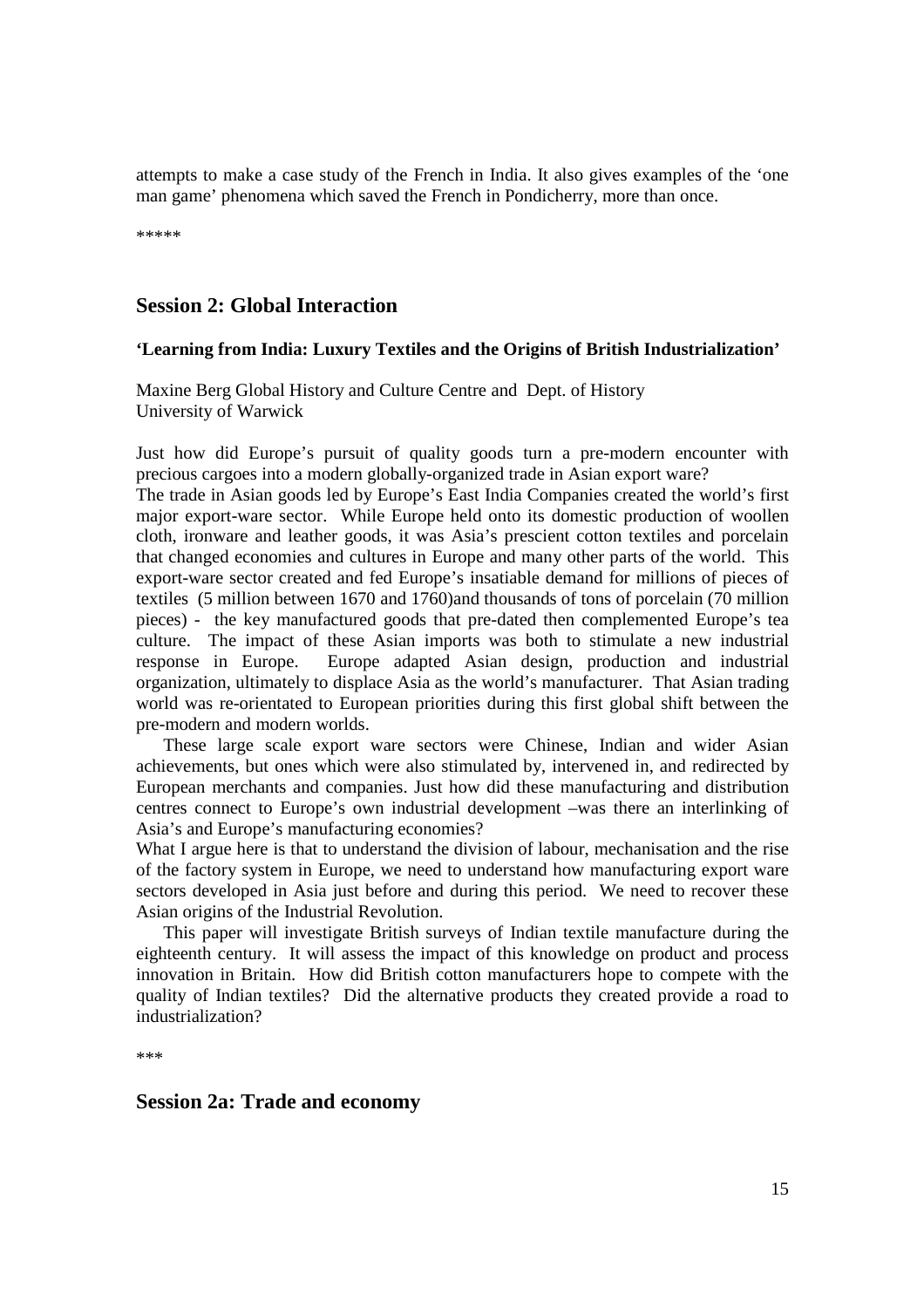## **American Enterprise, European Empire: U.S. Capitalists in Asia in the Age of Revolutions, 1793-1815"**

#### James Fichter

During the French Revolutionary and Napoleonic Wars (1793-1815), the histories of much of the Indo-Pacific merged into one narrative: British imperial expansion against the colonies of France and France's allies. Yet the common history of French, Dutch and Spanish colonies resisting British expansion remains under-examined. New research in Asia, Africa and Europe reveals the shared economic history of the Cape Colony (1803- 1806), the Mascarenes (1793-1810), the Dutch East Indies (1795-1811) and the Philippines (1796-1808) during their participation in the war against Britain, during which time these colonies relied almost entirely on neutral and especially American shipping to connect them to the broader world. This paper examines Americans' transimperial trade in the above colonies from their customs records before, during, and after their participation in the French Wars.

During the 1793-1815 period, neutral-carried overseas trade deepened the basis of creole authority in the Mascarenes, the Philippines and Java by increasing the economic significance of cash-crop agriculture for export—sugar and coffee in particular—at the expense of the entrepôt trade in mainland Asian products or Southeast Asian spices which had been so important to these colonies in earlier times. During the 1793-1815 period, none of these colonies faced major slave revolts, revolutions, or wars of independence on the order of those occurring in Latin America and the Caribbean, a striking point given the tenuous links between the colonies and their metropoles. Indeed, it may well have been the Indo-Pacific colonies' demonstrated susceptibility to rule—in European eyes—and the American colonies' demonstrated susceptibility to revolt that swung the French, Spanish, and Dutch colonial projects to the east after 1815. This paper suggests that the histories of the Cape Colony, Batavia, Mauritius and the Philippines in this period are best considered not in isolation but together, as nodes in a web of empires which crossed imperial boundaries and that their shared economic history during the French Revolutionary and Napoleonic eras informed their subsequent experiences in divergent colonial spheres

## **'Local Networks and Global Trade: British Private Trade in the Western Indian Ocean''**

#### Timothy Davies

'By the eighteenth century, English East India Company servants had established extensive private trading networks in the Indian Ocean. Existing scholarship has concentrated almost exclusively on this activity in the eastern part of the Ocean, often arguing for the crucial role of private merchants in the process of empire building in Bengal from the 1750s. This project explores the networks of British merchants in a different region of this maritime trading arena however and is focused on the crucial period of the eighteenth century. Building on recent insights from scholars of Global History, private merchants and their commercial connections will be situated within the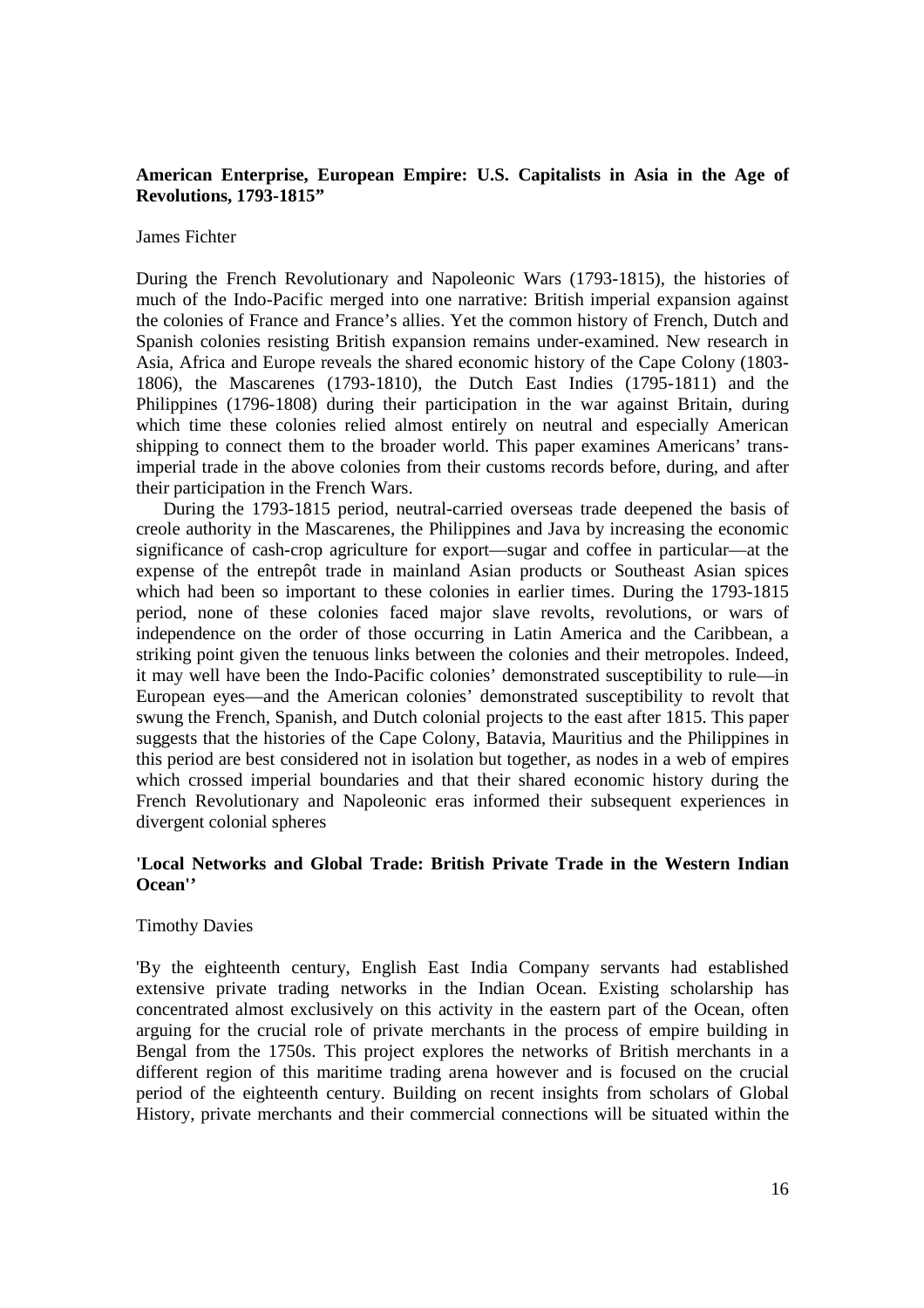broad frameworks of Indian Ocean and global trade, whilst emphasising the more localised webs of exchange that were vital for the success of early modern trans-national commerce.'

## **Economic Aspects of the Dutch Expansion in Sumatra in the Nineteenth Century**

Pham Van Thuy

This paper departs from H.L. Wesseling's hypothesis that Dutch colonial expansion in the Indonesian archipelago in the nineteenth and early twentieth century formed a continuity with earlier administrative and diplomatic relations between the Dutch and local principalities and that the expansion was precipitated by the new trend of an international scramble for overseas territories. By looking at economic aspects of the expansion in Sumatra, this study demonstrates that Dutch interest in potential economic advantages of the island served as a primary motivation to intensify the control over the territory. Indigenous products, such as tin in Bangka and Palembang, pepper and coffee in Central and West Sumatra, gold in the Minangkabau region, had been the staples of the VOC's trade in Sumatra in the seventeenth and eighteenth centuries and were still very much in demand in the nineteenth century. The London Treaty of 1824 recognized actual Dutch political control over Sumatra. Nevertheless, the rapid development of the British Straits Settlements with their close relationship with North Sumatra gradually excluded the Dutch from trading Sumatran products. Dutch policy in Sumatra from the 1820s onwards was to increase the production of Sumatran goods under the colonial government's supervision. Forced cultivations and monopolies in trade and taxation were introduced into different parts of Sumatra. These policies with their emphasis on indigenous goods linked up seamlessly with the traditional commercial policies of the VOC. From the 1870s, Sumatra was opened up for foreign investors, which led to the rapid development of the export plantation crops on the east coast, especially tobacco, rubber, oil palm, tea, and fiber. The Dutch colonial government drew on few direct economic advantages in Sumatra, but it maintained close relations with Dutch private capital. The need for a measure to protect the Dutch investors required the Netherland Indies government to establish an effective authority over all of Sumatra.

\*\*\*

## **Session 2b: Science and knowledge**

**'To stop misconduct'; archaeological research as a national obligation in Java and the Netherlands in the early nineteenth century** 

Martijn Eickhoff (& Marieke Bloembergen)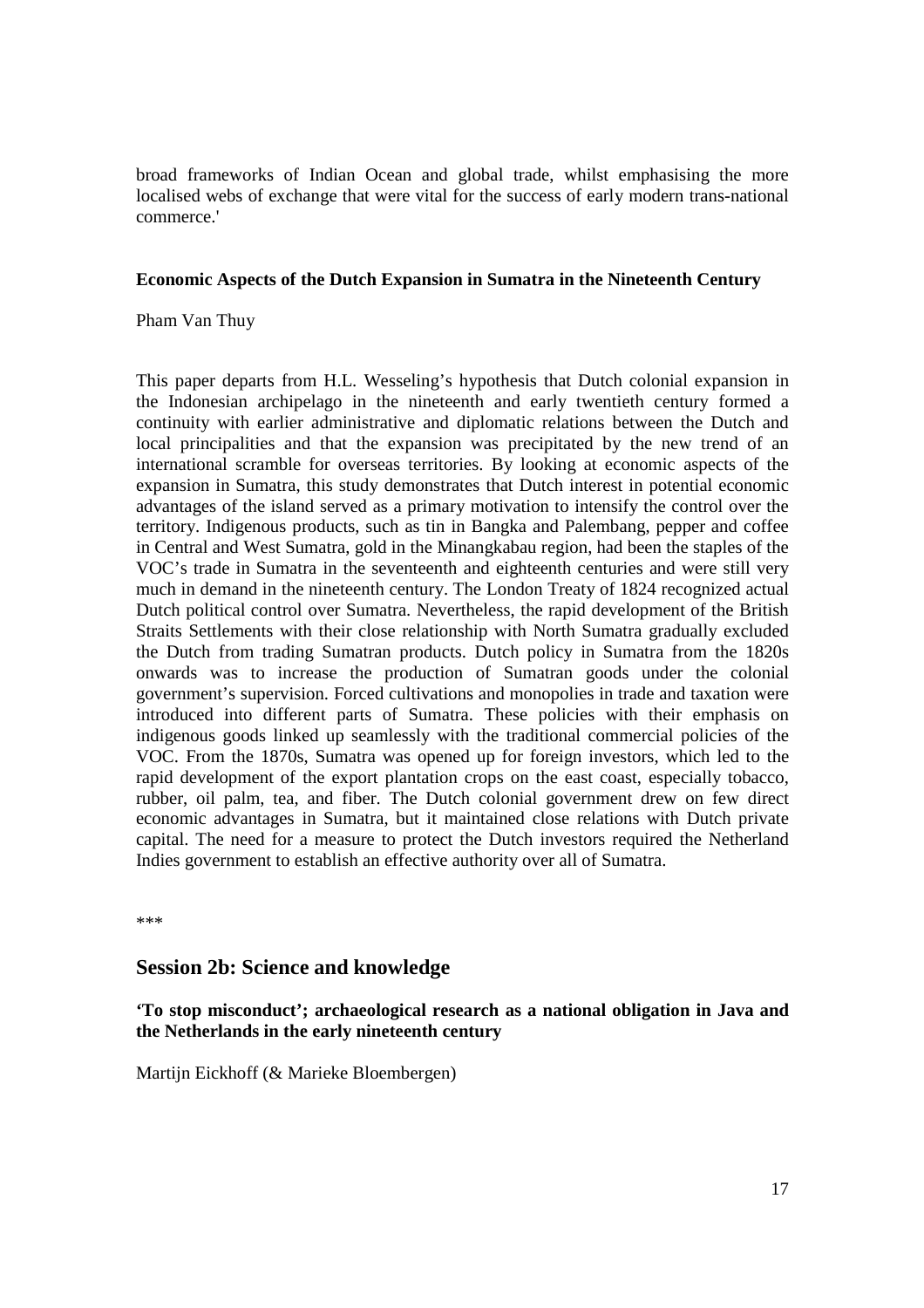In this paper we discuss how parallel regime changes in Java and the Netherlands in the early nineteenth century were an incentive for archaeological activities in both Java and the Netherlands. In the context of military expeditions, violence and looting, archaeological practices became increasingly connected to competing claims to sovereignty. This led to the promotion of the collecting of archaeological knowledge and the preservation of archaeological sites and objects as a national moral obligation, both in Java and the Netherlands. By discussing and comparing the initiatives of Colin MacKenzie (Java) and C.J.C. Reuvens (Netherlands) within the context of the interactions between the European nations and the colonized world we aim to show how archaeology at that time started to become a means for socio-cultural critique.

As this paper is part of a project on archaeology and (post)colonial heritage formation in Indonesia we are not primarily interested in the origins of colonial archaeology, but in the question how archaeological objects and sites on Java became part of an authoritative heritage discourse at the start of the nineteenth century.

#### **Do** *local encounters* **matter? The life and career of Caspar G.C. Reinwardt**

Andreas Weber

This paper focuses on the life and career of the German naturalist and colonial administrator Caspar G.C. Reinwardt (1773-1854). Reinwardt, professor of chemistry and pharmaceutics at the *Athanaeum illustre* in Amsterdam, was sent to the Netherlands-Indies as a member of a *commissie-generaal* (general committee) appointed by the Dutch king Willem I (1772-1843) in 1814. The delegation was instructed to organize the handover of the colony from the British to the Dutch. During his six-year stay in the colony, Reinwardt traveled to the interior of Java and carried out a large sea expedition to the Lesser Sunda Islands and the Moluccas. The aim of these survey operations was twofold. On the one hand, the naturalist had to serve the emerging colonial state which aimed at maximizing profits from the region. On the other hand, Reinwardt was supposed to act as collector for *'s Lands Kabinet van Natuurlijke Historie* (National Cabinet for Natural History) which in 1820 became part of the newly founded *Rijksmuseum voor Natuurlijke Historie* (National Museum for Natural History) in Leiden.

 By following Reinwardt to the Malay Archipelago, this paper aims at providing a history of science and empire that breaks with a metropole centered perspective. By doing so, it follows a group of historians who over the last three decennia have shown that a thorough analysis of the *people on the spot* in non-Western sites has the potential to fundamentally alter our understanding of both, colonial empires and modern science. By focusing on the daily and informal practices of figures *in between* in key regions such as Northern America, the Atlantic world, the Caribbean, the Malay Archipelago, the Pacific region, India, or China, those scholars convincingly questioned historical narratives according to which empire and science have to be considered as singular and exclusive western projects. Their case studies unveil that empire and science - particularly those fields of scientific inquiry which relied on field research such as natural history, geography, geology, archeology, meteorology and ethnography - were often based on multi-layered and highly contingent local interactions in which various institutions and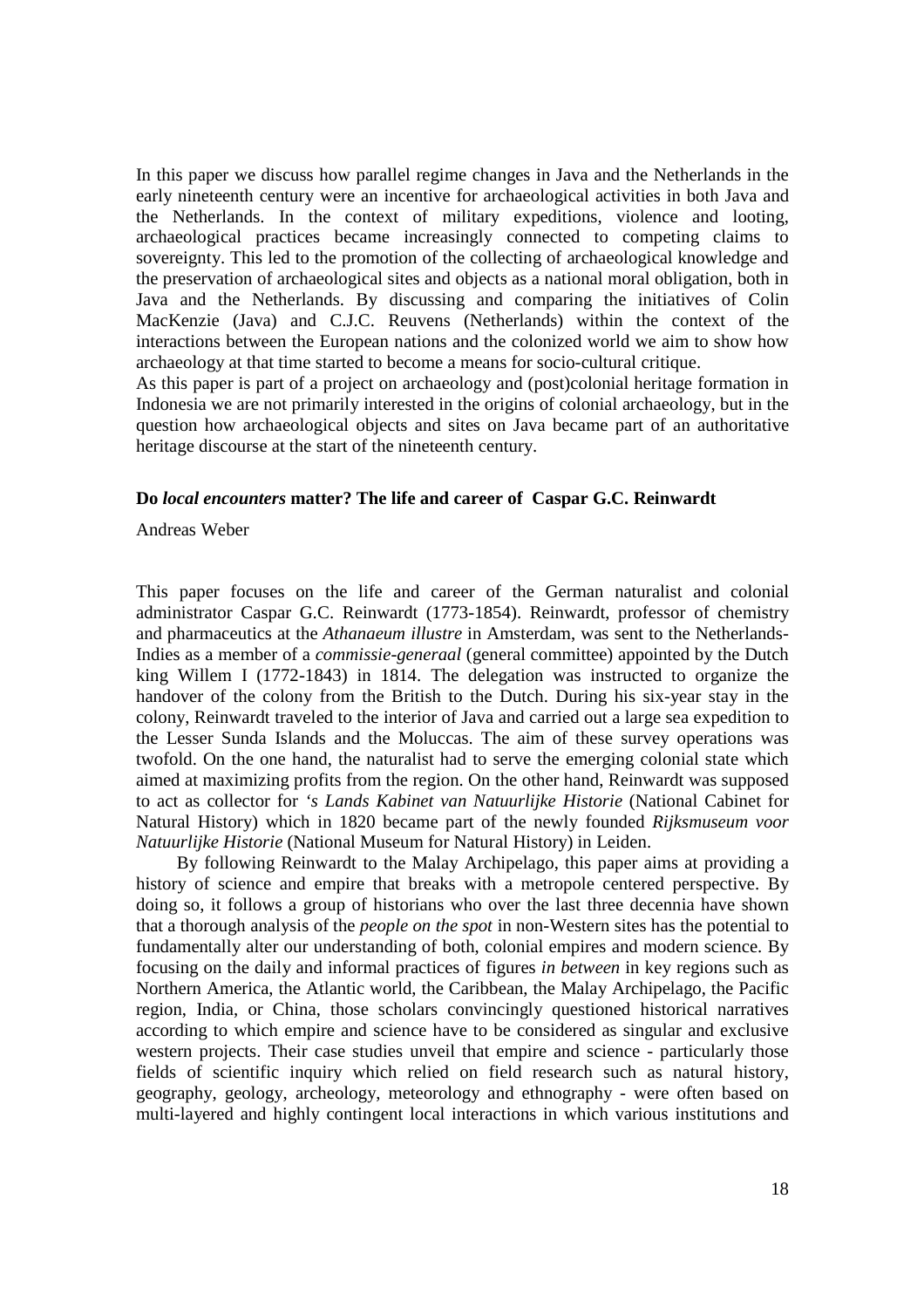agents distant from European centers played a crucial role. Hence, at the core of this paper are the following three questions:

- 1. How did the various encounters in the Malay Archipelago affect the knowledge practices of Reinwardt*?*
- 2. Which indigenous groups contributed to the making of scientific knowledge, objects and practices?
- 3. How did those local encounters influence the course of natural history in the Netherlands?

#### **Casting Despots in Dutch Drama: The case of Van Steenwyk's** *Thamas Koelikan*

#### Manjusha Kuruppath

-

By 1745, the Persian ruler Nadir Shah Afshar also known as Thamas Koelikan had made a name for himself as a conqueror in Asia. In the very same year, the Dutch playwright Frans van Steenwyk scripted a play titled *Thamas Koelikan* in Amsterdam. This relatively understudied play not only chose the Asian monarch for protagonist, but also identified Nadir Shah's conquest of Mughal Hindustan as the backdrop to his drama. This act is perhaps not altogether strange when seen in the context of the larger European fascination for the conqueror in the mid eighteenth century. Numerous accounts rolled out of the European presses detailing the conquests, expeditions and the personality of Nadir Shah. Just as Van Steenwyk's drama reflected the curiosity of his peers in the activities of the distant Persian sovereign, another image of Asian rulers widely circulating in Europe at the same time also found its way into the play – the image of the Oriental Despot. The concept of Oriental Despotism was without doubt an old one sired by a long line of philosophers down centuries. But the  $18<sup>th</sup>$  century was in many ways the 'defining moment' for the concept. Scholars such as Perry Anderson and Lucette Valensi acribe to the period the first ever inclusion of the term in dictionaries and argue that with the publication of Montesquieu's *L'Espirit des Lois* in 1748, the concept of Oriental Despotism was 'firmly fixed in European political thought' and 'became a central legacy for political economy and philosophy after'.<sup>6</sup> Although the theme of the Oriental Despot was a generic application to Asian rulers, the relationship that this label had with Nadir Shah was more intimate. From the late  $18<sup>th</sup>$  century onwards, any mention of Nadir Shah invariably meant reference to Oriental Despotism and it was not long before the ruler was inducted into the league of despots alongside other 'scourges of the East' such as Tamerlane.

This paper studies the nature of representation of Nadir Shah in Van Steenwyk's *Thamas Koelikan*. It enquires whether and by what means the image of the Oriental Despot features in this literary piece. It argues that the observations made in this regard should be seen in the light of the sources of information and imagery that the playwright

<sup>&</sup>lt;sup>6</sup> Lucette Valensi . 'The Making of a Political Paradigm: The Ottoman State and Oriental Despotism' in Anthony Grafton and Ann Blair (ed). *The Transmission of Culture in Early Modern Europe.* Philadelphia: University of Philadelphia Press. 1990. 173 – 203. 174. Perry Anderson. *Lineages of the Absolutist State*. London: NLB.1974. 462 -466.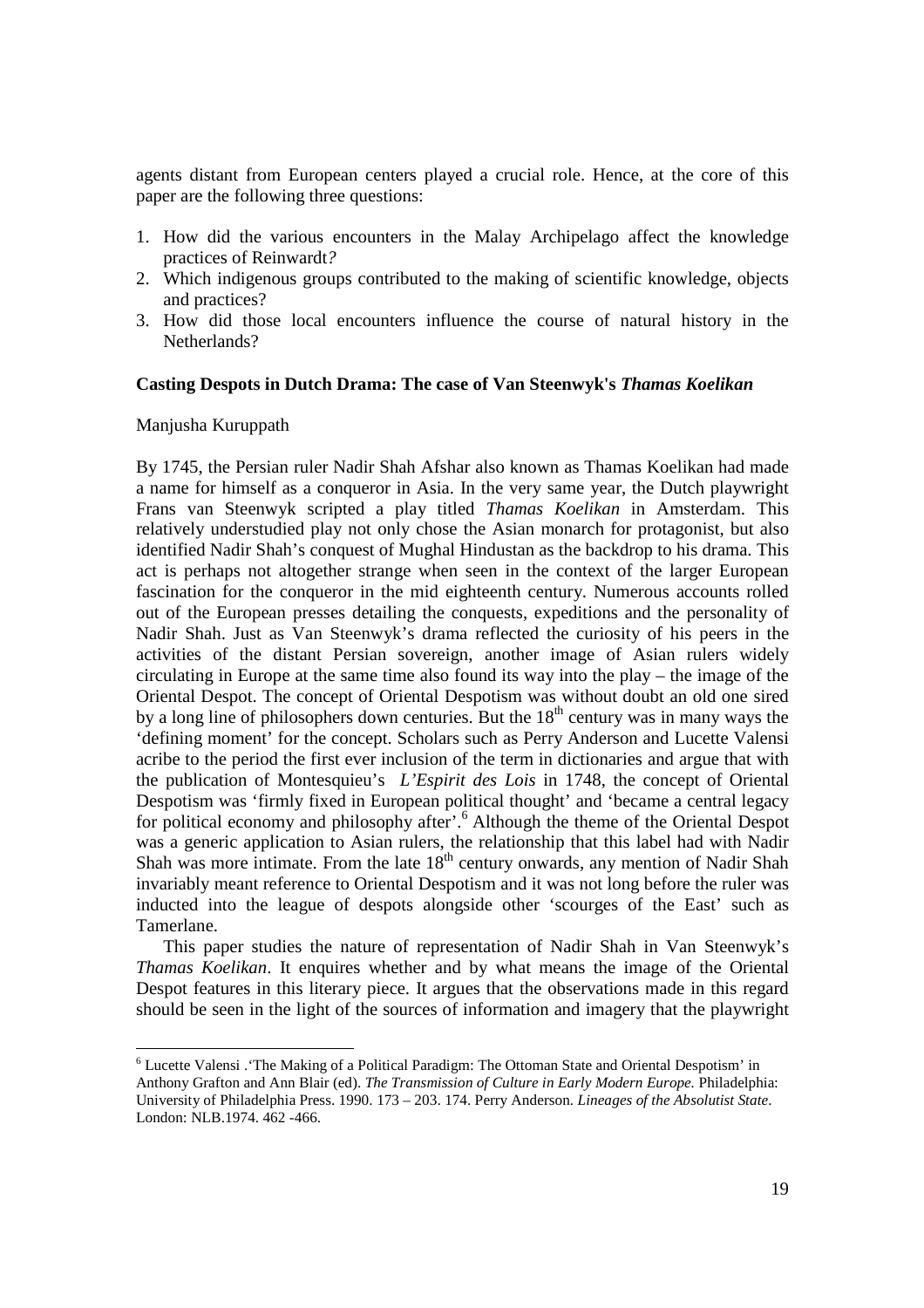relied on, in drawing up his play. And this related in turn to the larger world of the Dutch East India Company in Asia.

\*\*\*\*\*

# **Session 3: Cultural Identities**

# **Chinese migration into Southeast Asia stimulated by the economic expansion of European colonies in Southeast Asia around 1800**

*Zhuang Guotu, Xiamen University* 

The China's maritime trade with Southeast Asia can be traced at least to the first century. The famous silk road by sea from Canton through Southeast Asia to Europe existed, although sometimes was intermittently, for two thousand years. Based on China's advanced handicraft industry and shipbuilding, higher navigation technology and abundant commodities for export before  $19<sup>th</sup>$  century, the Chinese merchants dominated, to some extents, the maritime trade in East Asia. Although Chinese merchants were very active in these areas, a few Chinese settled down there before the early  $15<sup>th</sup>$  century except the settlements in Java and Sumatra around beginning of  $15<sup>th</sup>$  century. Since the Europeans expanded into Far East and established their colonies, the Chinese from Southeast coastal areas, particularly from South Fujian and Eastern Guangdong, migrated in a great scale into European colonies and the native kingdoms under the European commercial impacts in Southeast Asia, and started the continuous migration wave until 1949. To the middle of  $19<sup>th</sup>$  century, the Chinese migrants and their descents amounted to a number of one and half million, and to the middle of  $20<sup>th</sup>$  century, this number increased to 800 million. Up to present days the Chinese in Southeast Asia amounted to 33.45 millions.

This paper tries to give a general view of the process why and how the Chinese migrated into European colonies in Southeast Asia from  $17<sup>th</sup>$  century to early  $19<sup>th</sup>$  century and how they established their communities for the later new comers. Therefore, this paper also wanted to prove that the economic globalization the Europeans brought to East Asia in 17-19 centuries was the fundamental driving force for Chinese migration into Southeast Asia, and this migration phenomenon took place again since 1990s but promoted by the economic integration of China and Southeast Asia also under the context of economic globalization.

#### **Changing Meanings of Lusitanian Space in India, 1780-1830**

Dr.Pius Malekandathil (Centre for Historical Studies Jawaharlal Nehru University)

The Lusitanian space in India, constructed over time by way of mercantile linkages , political processes and ecclesiastical institutions and mechanisms , underwent significant change during the period between 1780 and 1830. On the one hand the commercial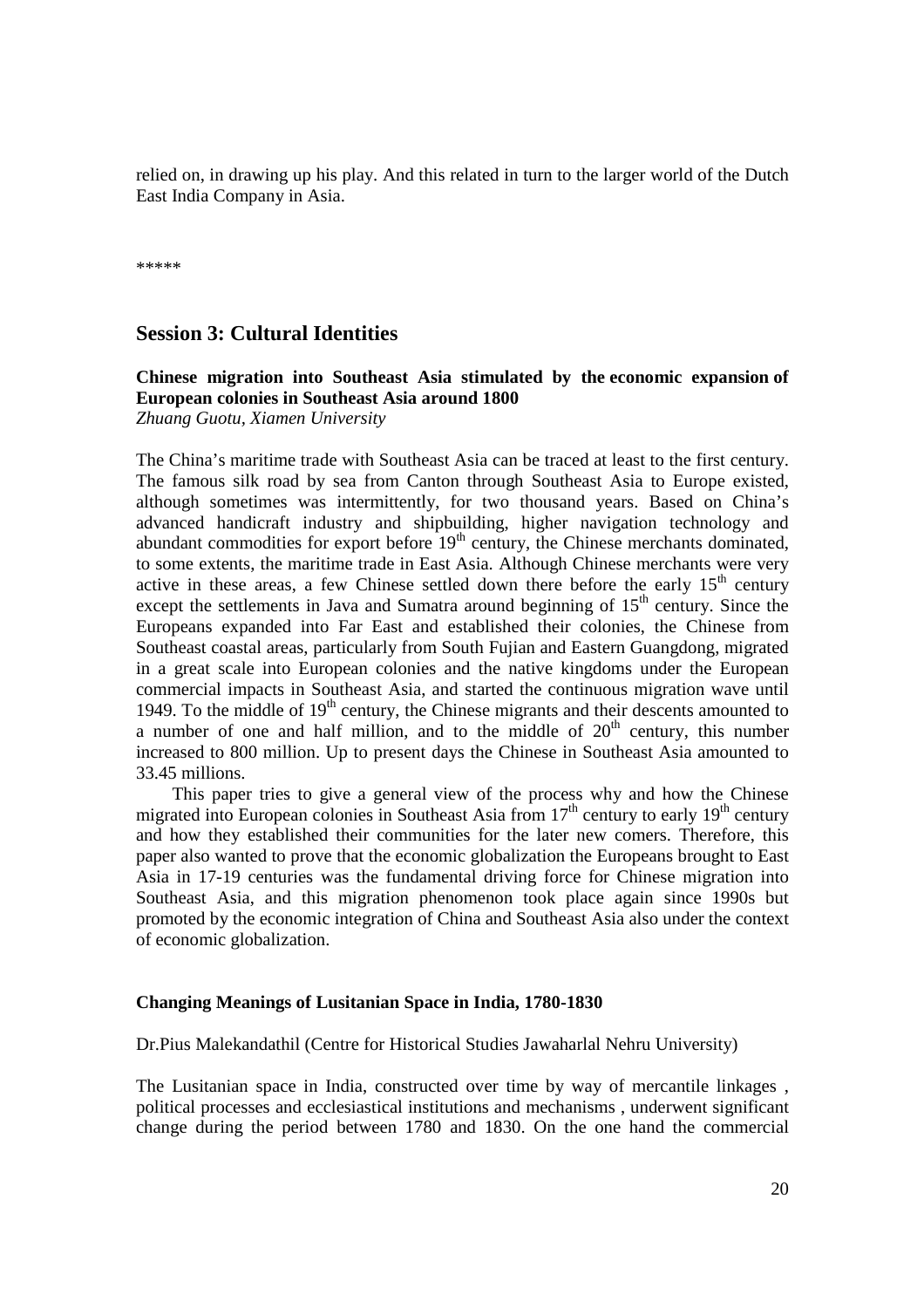ventures that the Portuguese maintained as their major economic profession for more than two centuries were relegated to the background or handed over to the Saraswat Brahmins of Goa and on the other hand the Portuguese state in India began to give utmost importance to agriculture and expansion of cultivation against the backdrop of intensified threat from the English on their commerce. The agrarian policy of Marques de Pombal to acquire new cultivable territories and expand agriculture had already brought neighbouring areas of Goa like Sattari, Pernem, Ponda, Quepem, Bicholim, Canacona and Sanquelim under the Portuguese control during the period between 1763 and 1783, which they named as New Conquests. This was followed by the establishment of a Department of Agriculture in 1776 to supervise cultivation and to introduce new crops like pepper, cotton, areca-nuts etc., in Goa and in the newly conquered territories. At a time when the king of Portugal fled from Lisbon to Brazil and began to rule Portugal and its colonies from Brazil following severe threats from Napoleanic wars, the Portuguese possessions in India, particularly in Goa, were moving towards increasing ruralization. The Department of Agriculture even clamoured for the closure of municipal councils of Goa, and also for the liquidation of gaonkar system(community ownership of land) that would facilitate distribution of enough land to enterprising individuals, so that capitalistic production might happen in agricultural sector and resources needed for the sustenance of Goa might be produced from within.

When the power centre of Goa was getting ruralized, the different Indian cities where the Portugese retained their influence and control through the ecclesiastical device of Padroado, were slipping away from their hands and the Portuguese descendants residing in these cities were made to undergo ethnic transformations. The missionaries of Propaganda Fide , which was established in 1623 by Pope for evangelization works in non-Portuguese pockets, were increasingly used by the English to wean the Portuguese descendants of their cities including Bombay, Madras and Calcutta away from Portuguese Padroado authorities and to get them integrated with the English system. The frequent conflicts between the Padroado and Propaganda Fide facilitated the emergence of a strong linkage between Propaganda missionaries and English authorities for the purpose of keeping Portuguese Padroado missionaries as far away as possible from English possessions, particularly Bombay, Madras and Calcutta. The Luso-Indians and the descendants of the Portuguese in these cities , who were thus detached from the Padroado authorities with the help of Propaganda missionaries and institutions, were eventually absorbed as commercial intermediaries, fighting force and wives for the English , causing a consequent transformation to happen from Luso-Indians into Anglo-Indians in the erstwhile Portuguese possessions.

\*\*\*

## **Session 3a: Piracy**

#### **Pirates of the Malabar Coast: A Historical Analysis**

Binu John Mailaparambil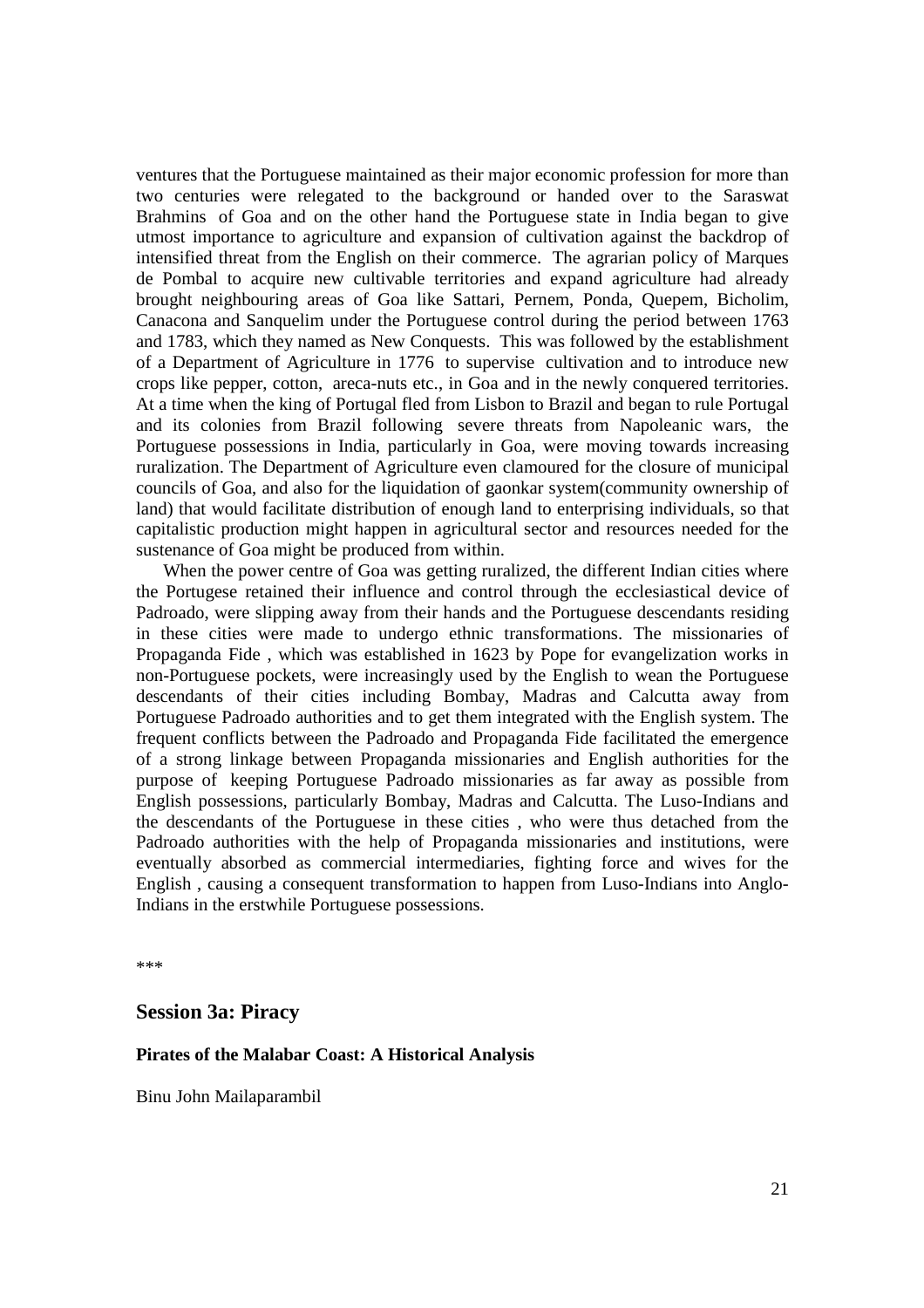This article examines the changing nature of 'piracy' that was in vogue along the South-West coast of India (Malabar) during the early modern period. It argues that the demeanours and activities of the Malabar pirates cannot be properly understood by depending merely on the representation of them in European narrative sources. For a proper understanding, it is imperative to analyse them by taking their socio-cultural milieu into account. In the same vein, the history of Malabar piracy cannot be studied in isolation from the larger framework of European commercial expansion into the Indian Ocean. From this perspective, both ´internal´ and ´external´ forces were crucial in determining the nature of Malabar piracy. Thus, instead of being a representative case of a ´traditional´ and ´static´ pre-colonial Oriental identity, ´Malabar pirate´ embodies the dynamics of pre-colonial South Asian political economy.

## **Piracy and Sea Peoples in West Kalimantan in the 1820s**

#### Dr. Atsushi Ota

When the Dutch attempted to start their colonial rule in West Kalimantan in the 1820, they assumed that the coastal areas were occupied with a number of pirates. Some reports made by Dutch officials who visited coastal kampongs, however, reveal that communities of so-called pirates were in fact engaged in various activities including trade, fishery, and cultivation. They were mostly migrants, who were often ethnically mixed. They created reciprocal relationship with local Malay rulers, providing a part of booties or maritime products, in return for protection. They played an important role in the collection and trade of local maritime products and the distribution of imported commodities. Through their network they contributed to the regional and interregional trade. The examination of their activities provide new perspectives to reconsider the history of Kalimantan in the precolonial-to-colonial transition period, which scholars have conventionally discussed as in decline because of the lack of strong state control.

#### **Discourses of Piracy in the Indian Ocean World, c. 1780-1850.**

#### Simon Layton

This paper explores several interconnected, though curiously distinctive, understandings of maritime piracy in the Indian Ocean world, as they developed within the changing framework of British imperialism from the late eighteenth century. Whether they reflected a need to maintain East India Company trading monopolies, compete with rival imperial powers in Asia, or (as we find increasingly) to promote a new liberalcommercial ethos of free trade, taken together such perspectives of piracy produced a rich discourse that I locate within Admiralty and Company correspondence, and in the pages of a burgeoning littoral-press network.

From what C. A. Bayly terms the 'global revolutionary age', in which concepts of the nation and civic republicanism found their ideological footing, there emerged a concomitant 'international' legal regime that depended on the construction of piracy as an ideological tool for legitimising extraterritorial force in the contexts of empire and global trade. But the criminalisation of such activities becomes problematic in light of recent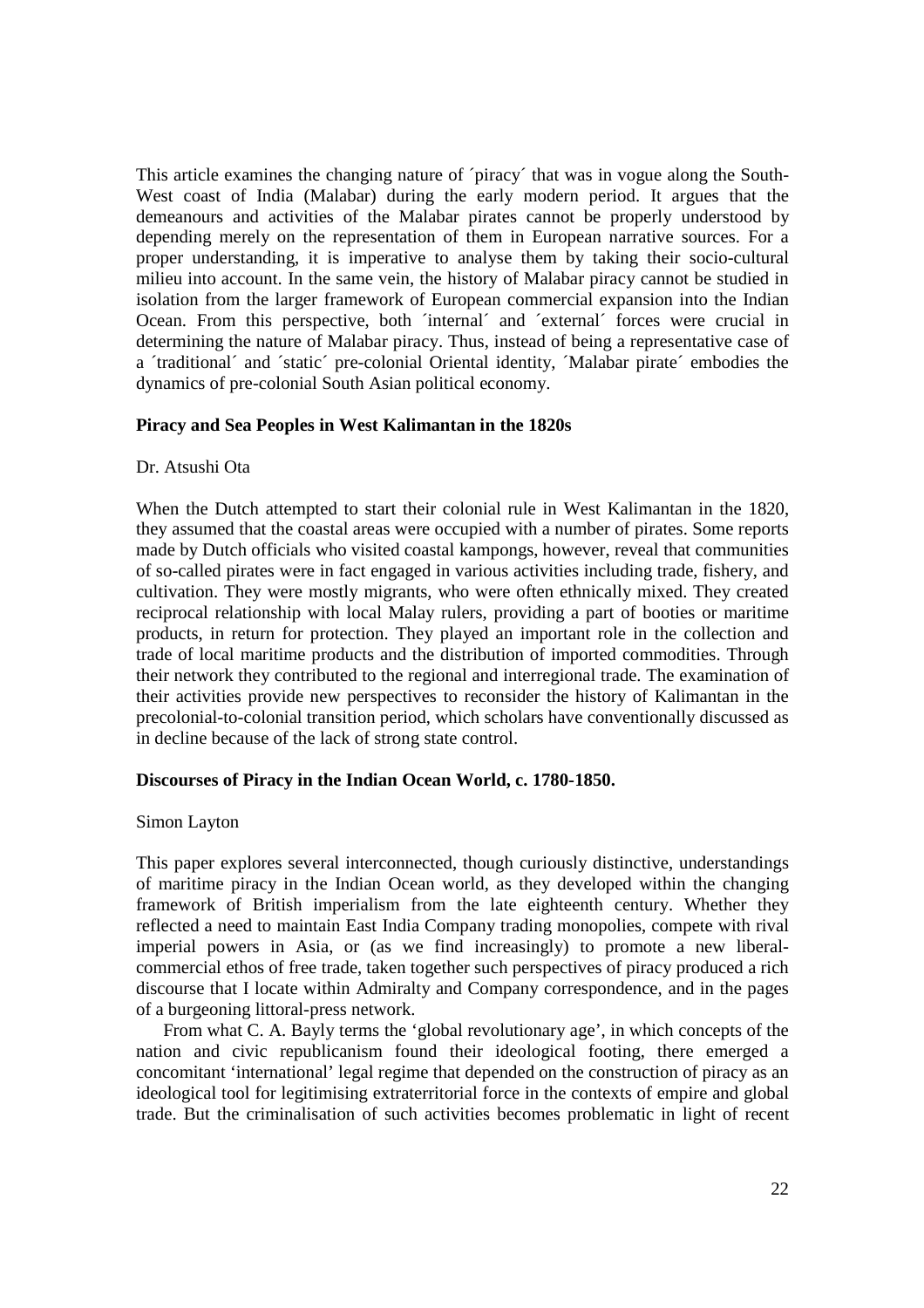historiography, which approaches piracy as a spectacle of both commercial warfare and indigenous resistance. To confront these issues, I focus largely on two critical maritime spaces. First, in the Persian Gulf, I explore the motives behind British expeditions against the Qawasim (1809-1819); secondly, I conclude with the controversial 'white Raja' of Sarawak, James Brooke, whose quixotic campaigns to extirpate 'piracy' stretched the term to its reasonable limits in the 1840s.

**\*\*\*** 

## **Session 3b: cultural identities**

## **The "Cape Dutch": Cultural identity and emotional experience at the Cape of Good Hope during the first British occupation**

Danelle van Zyl

In 1652, the VOC established a small settlement at the Cape of Good Hope as a refreshment station for its fleets en route between Europe and the East. With time, the humble Dutch settlement developed into a unique colonial society shaped by the dynamic interaction of European, Eastern and local elements. The research at hand is based on a selection of private lettersi written at the Cape during the first British occupation (1795- 1803) – a prelude to the permanent regime change followed in 1806. Although a great deal is known about the Cape during this period, these letters reveal something of those less obvious cultural developments which occur at grassroots level parallel to more apparent political, economic and social occurrences.

The Cape Letters were written by Dutch-speaking residents of the Cape town and its surrounding areas. This group is here termed the "Cape Dutch", a term which indicates that this unique community was simultaneously indigenous to the Cape and of European settler-origin. As scarcely any sources of such an intimate nature exist for this community during this period, these letters provide insight into otherwise inaccessible aspects of the Cape past. Consequently, they were examined as a mirror into the mentality of the social group to which their authors belonged.

The focus falls on two aspects of this community's mentality as it is revealed in the Cape Letters. Firstly, the nature of Cape Dutch group consciousness and collective identification was investigated, based on theoretical extrapolations concerning the use of "the collective" in historical analysis. Analysing the way in which the letter-writers position themselves vis-à-vis other groups in Cape society, it is shown that Cape Dutch collective consciousness was very specifically exclusive – not only racially, as is conventionally believed, but also culturally. Secondly, focus fell on the intensity of emotional expression revealed in the Cape Letters. The analysis takes the first steps towards an emotions history of South Africa – to date a historiographical lacuna. The feelings that marked the Cape Dutch emotional landscape around 1800 are sketched and linked to this community's specific collective identity and historical experience. Placing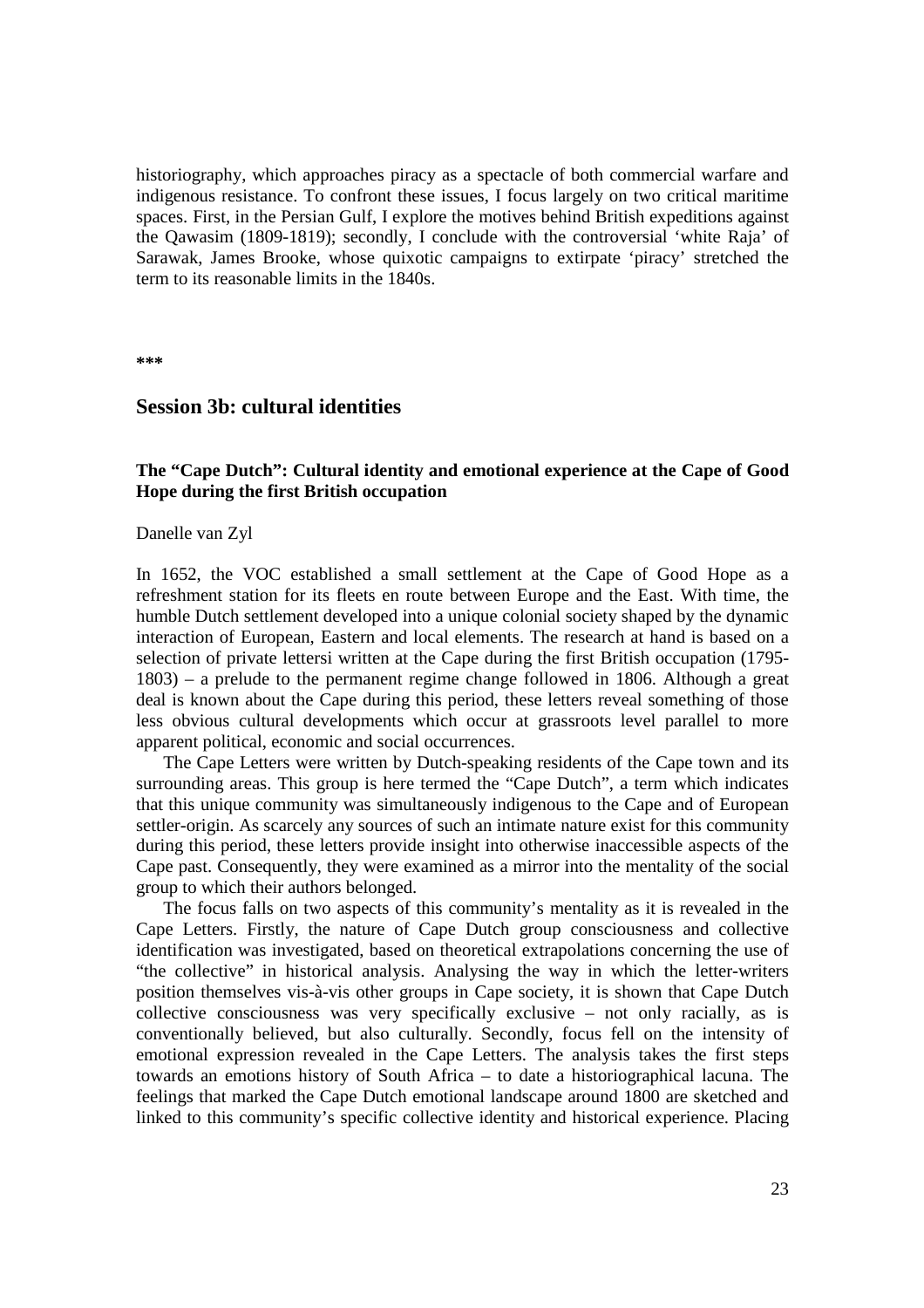these findings within their greater historical context, it is shown that the emotional expressiveness of the Cape Letter-writers was in keeping with models of Western emotional development and the associated movement towards modernity.

Pointing towards the author's future research, this research culminates in a brief discussion of marrying findings on Cape Dutch collective identity and emotional experience in an exploration of the history of collective emotion. This raises several questions as to the necessary conditions for the expression of collective emotion, and it is shown that the nature of collective experience is a determining factor of considerable significance in this regard.

i These letters form part of the recently discovered Prize Papers archive of the High Court of Admiralty in The National Archives, Kew, UK.

#### **Chettys in Early- Modern Sri Lanka: some aspects of the social history of Sri Lanka**

#### Nirmal Dewasiri

The purpose of this paper is to analyse some information that surface in the Dutch cadastral tombos in the eighteenth century Sri Lanka on the community identified as chettys.Chettys are a distinct ethnic community in the present Sri Lanka. It is concentrated in some areas on the western coastal belt, especially in Negombo, although it is not a numerically large group. Moreover, there is large number of people among the Sinhala ethnic community who bear 'hetti' (colloquial form of chetty) as a suffix or prefix of their family name. This suggests that these people has some ancestral links with the chettys in the past, even though this not conclusive.

Moreover, there are numerous references to merchant communities in the sources that provide information on the post-Rajarata social formations in Sri Lanka. They are referred to as *setti* (Sanskrit) or *situ* (Sinhala). Information on Alakeshvaras of South Indian origin, a powerful elite group who built the Kotte fortress and closely linked with politics of the fifteenth century Sri Lanka, and the episode of Jotiya Sitana of Kandy who organized a rebellion against Kotte rulers in the late fifteenth century are some of the important information in this connection. Although this information is well known to historians, they have not been adequately analysed.

This information regarding merchant communities could be located in the context of certain intriguing dynamics in the demographic constitution after the fall of Polonnaruva kingdom in the mid thirteenth century. The most fascinating aspect is the constant movement of people between the South Indian main land and the island. Such eminent scholars as Gananath Obeyesekera, Amaradasa Linagamage and Michael Roberts have identified some aspects of these movements of people. Chettys are also known as a group of recent South Indian descent. Therefore it is important to locate the case of Chettys in the context of these people's movements between the South Indian main land and the island.

There are a significant number of villages as recorded in Tombos where chettys lived. Although their major settlement areas are along the Western coastal belt, a number of Chetty families were resided in interior villages as well. It is evident from the information contained in tombos that many male members of these chetty families were married to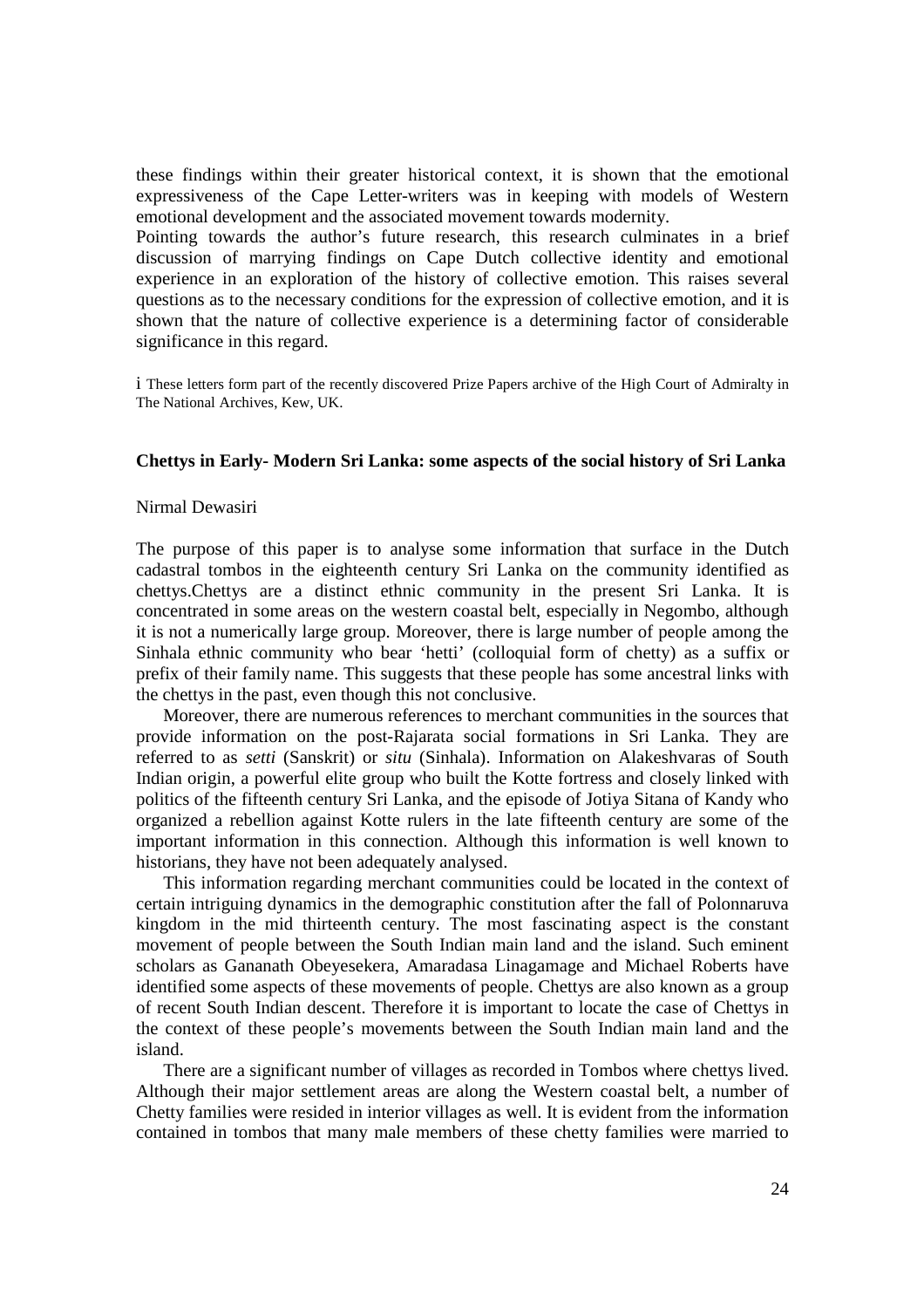women of the *goyigama* caste. *Goyigama* is the largest agricultural caste in the precolonial caste system in Sri Lanka. This marriage pattern therefore could be considered as an early stage of the integration of chettys into the agrarian society in the interior Sri Lanka. The information on this integration process through marital relations can be supplemented by other information regarding land ownership. Some chettys have become land owners in the interior areas. They have apparently benefited from the emerging land market sponsored by the Dutch East India Company (VOC) administration.

Furthermore, other information on a later stage of this integration could also be gleaned from tombos. There are a large number of non-chetty families, belonging to several caste groups, have been recorded in tombos where "hetti" has been suffixed or prefixed to their family names. It may be possible to assume that those who have been integrated into the other social groups or castes preserved their Chetty identification by way of retained the 'hetti' part in their family name.

Based on this assumption and taking into consideration the sizable number of people bearing family names with 'hetti' suffix or prefix even in the present day, it is possible to argue that this represents a decisive aspect of the demographic history of what I would like to call 'post-Rajarata' period. I will try to use this information coming from tombos together with information other sources to place chettys in the proper perspective in the early modern history and historiography of Sri Lanka. Among these 'other sources' are François Valentijn's and John Davy's accounts on Sri Lanka, Janawansaya, a minor chronicle that describe the caste system, and *Niti Niganduwa*, a compilation of indigenous law. This study will shed a new light on some important aspects of the social history of the early modern Sri Lanka.

## **In Fear and Furiousness: The Chinese and Crime in The Ommelanden of Batavia 1780-1795**

#### Devi Riskianagrum

The Ommelanden of Batavia was in the midst of increasing criminality in the late  $18<sup>th</sup>$ century. The crisis of the sugar industry in the 1730s, the effects of the Chinese massacre in 1740 on the Batavian economy, the declining health of Batavia's population owing to recurrent epidemics, followed by the involvement of the Dutch in the fourth Anglo-Dutch War (1780-1784), and the declining power of the Company in the Indonesian archipelago, resulted not only in falling profits, but also financial difficulties and mounting debt. All of these problems were reflected in the colonial administration's weakening control over the Ommelanden of Batavia. Beginning with the decline in the demand for labor which contributed to unrest in the Ommelanden, crime became a common occurrence in society ranging from murder, robbery and theft to internecine fighting among the different ethnicities. The increase in criminality in the Ommelanden of Batavia affected the Chinese as a part of the society, either as perpetrators or as victims. Their superior financial status was the source of envy among other ethnicities and thus, they became vulnerable to crime. This study aims to explore criminal cases in Batavia and the Ommelanden as recorded in the *Schepenbank* archives involving the participation of the Chinese either as perpetrators or as victims. This study, in this way,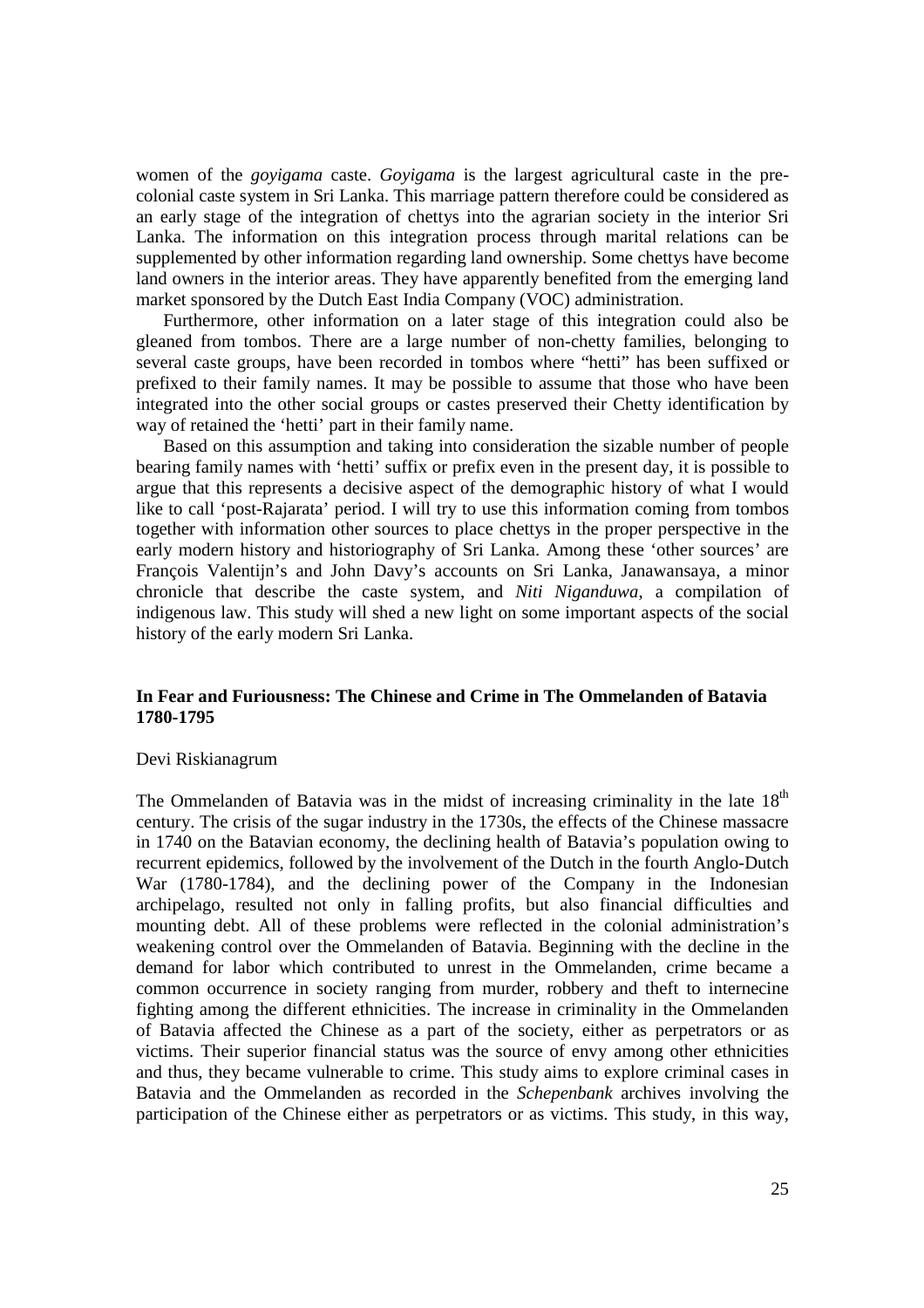provides some insight into the functioning of the colonial legal system vis-à-vis the Chinese community and their relations in turn with other ethnic groups in the Ommelanden on the basis of the law cases.

\*\*\*\*\*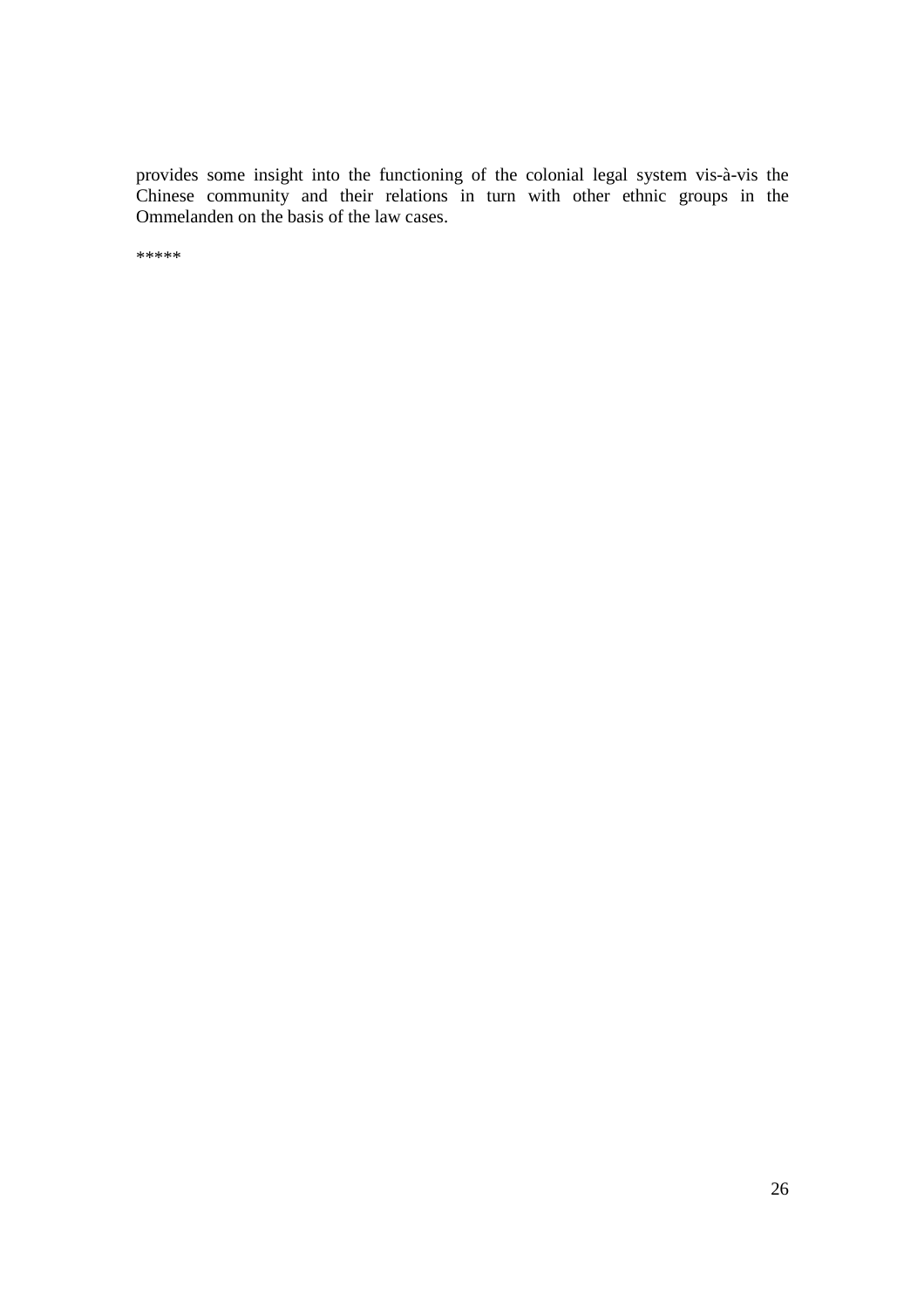# **List of participants**

1. Dr. Ishrat Alam Indian Council of Historical Research New Delhi alamishrat@gmail.com

2. Prof. Dr. Leonard Blussé Institute for History Leiden University J.L.Blusse@hum.leidenuniv.nl

3. Prof. Dr. Maxine Berg Department of History University of Warwick maxine.berg@warwick.ac.uk

4. Dr. Penny Brook Head of India Office Records British Library Penny.brook@bl.uk

5. Timothy Davies PhD student University of Warwick Timothy.davies@warwick.ac.uk

6. Prof. Dr. Nie Dening Nanyang research Institute Xiamen University, China dnnie@xmu.edu.cn

7. Dr. Nirmal Dewasiri History department Colombo University nrdewasiri@gmail.com

8. Prof. Dr. Mariam Dossal History Department Mumbai University mdossal@gmail.com

9. Nadia Fauziah Dwiandari PhD Student Leiden University/ Archivist ANRI Alexa\_romanov@yahoo.com

10. Dr. Martijn Eickhoff NIOD / Netherlands Institute for War Documentation Amsterdam, the Netherlands Martijn.Eickhoff@niod.knaw.nl

11. Dr. James Fichter Department of history Lignan University, Hongkong jrf@ln.edu.hk

12. Dr. Kishor Gaikwad History Department Mumbai University kishorgaikwad@history.mu.ac.in

13. Prof. Dr. T.R.Ghoble History Department Mumbai University ghoble03@hotmail.com

14. Dr. Jos Gommans Institute for history and dpt. of South and Southeast Asian studies Leiden University j.l.l.Gommans@hum.leidenuniv.nl

15. Prof. Dr. Zhuang Guotu Nanyang Institute Xiamen University gtzhuang@xmu.edu.cn

16. Andrew Jarvis PhD student Centre for history and Economics Cambridge University adj28@cam.ac.uk

17. Prof. Dr. Charles Jeurgens Institute for History, Leiden University / National Archives, The Hague K.J.P.F.M.Jeurgens@ hum.leidenuniv.nl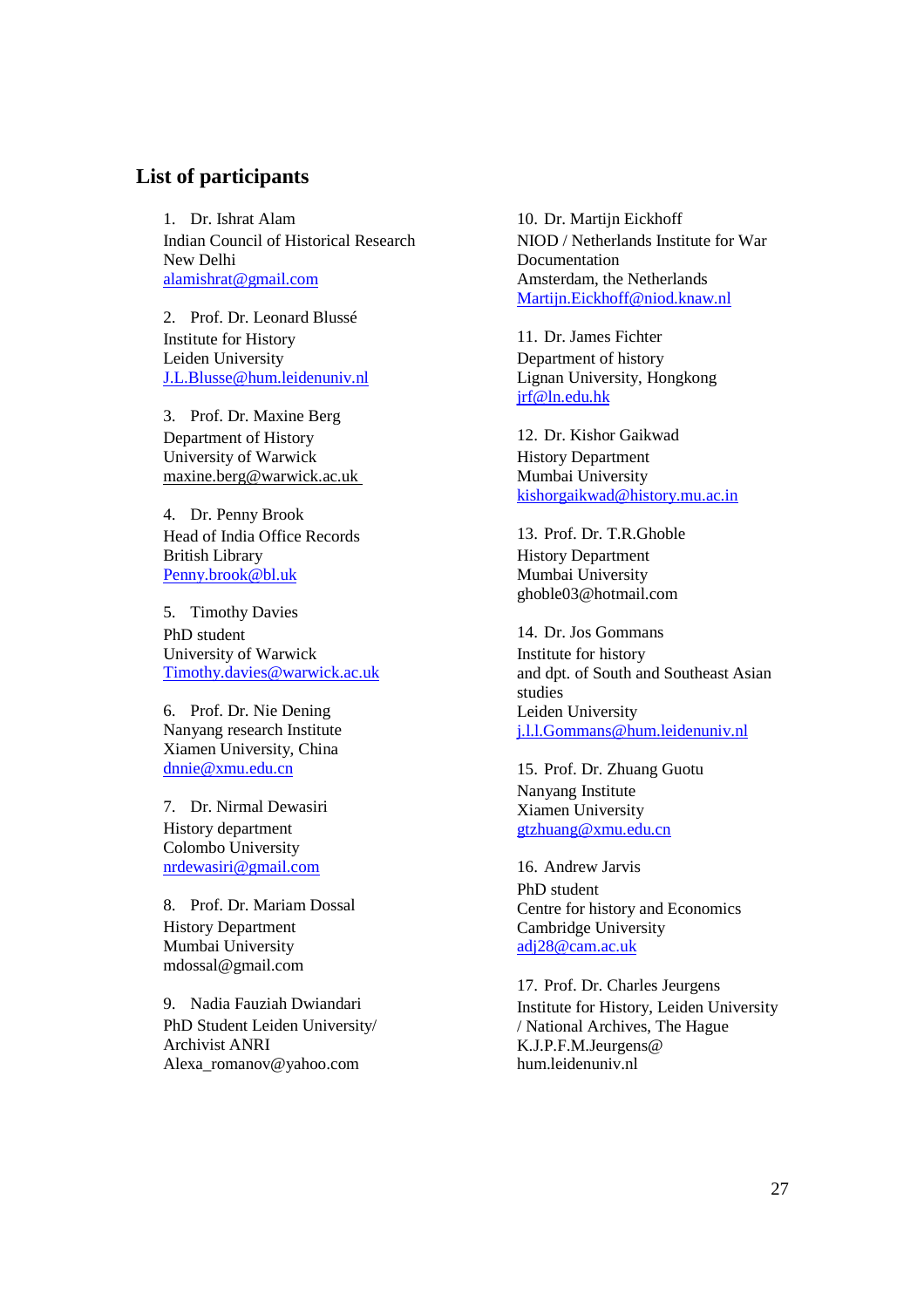18. Murari Kumar Jha Encompass PhD student Institute for History Leiden University M.K.Jha@hum.leidenuniv.nl

19. Dr. Manjiri Kamat History Department Mumbai University mnkamat@yahoo.com

20. Shizuo Katakura PhD student University of Tokyo Katakura\_s@hotmail.com

21. Dr. Gerrit Knaap ING / Institute of Dutch history The Hague, Netherlands Gerrit.knaap@inghist.nl

22. Manjusha Kuruppath Encompass Student Leiden University Manjusha.kuruppath@gmail.com

23. Simon Layton PhD student St Catharine's college Cambridge University Sl501@cam.ac.uk

24. Mona Lohanda Archivist/researcher Arsip Nasional Republik Indonesia Jakarta, Indonesia monalohanda@msn.com

25. Dr. Margaret Makepeace India Office collections British Library London UK Margaret.makepeace@bl.uk

26. Prof. dr. Pius Malekandathil Centre for Historical Studies Jawaharlal Nehru University Delhi, India Pius.malekandathil@gmail.com

27. Prof. Dr. Ruby Maloni History Department Mumbai University ruby\_maloni@vsnl.com

28. Dr. Binu John Mailaparambil History department Bielefeld University Germany Binumjohn2002@yahoo.co.in

29. Dr. Peter Meel Institute for History Leiden University P.J.J.Meel@hum.leidenuniv.nl

30. Aditya Nair Student History department Mumbai University

31. Diantyo Nugroho Archivist Arsip Nasional Republik Indonesia Jakarta Nugroho\_1@yahoo.com

32. Dr. Atsushi Ota Researcher Academica Sinica Taipei, Taiwan ota@gate.sinica.edu.tw

33. Prof. Dr. Om Prakash Department of Economics Delhi School of Economics Delhi, India Prakash.dse@gmail.com

34. Devi Riskianagrum LIPI Research Institute Jakarta Praise\_d@yahoo.com

35. Prof. Dr. Francois Joseph Ruggiu Centre Roland Mousnier l'Université de Paris IV-Sorbonne Paris, France Francois joseph ruggiu@ hotmail.com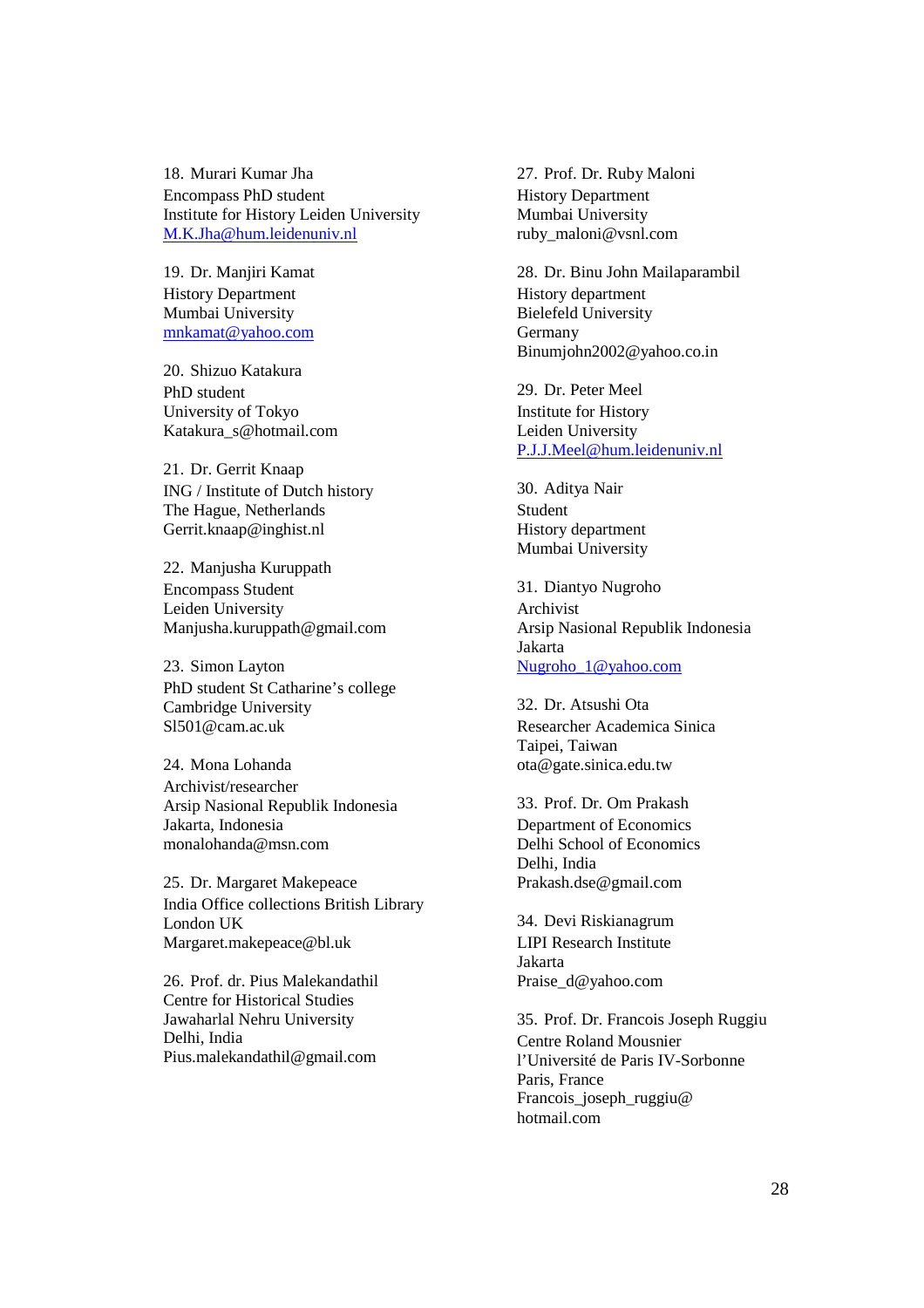36. Dr. Alicia Schrikker Encompass Institute for History Leiden University A.F.Schrikker@hum.leidenuniv.nl

37. Nadeera Seneviratne Encompass student Institute for History Leiden university n.t.seneviratne@umail.leidenuniv.nl

38. Prof. Dr. Yogesh Sharma Centre for Historical Studies Jawaharlal Nehru University Delhi, India yogeshar@hotmail.com

39. Dr. Anjana Singh History department Mumbai University Anjana\_singh@rediffmail.com

40. Prof. Dr. Swaran Singh Centre for International Politics, Organization and Disarmament (CIPOD), School of International Studies, Jawaharlal Nehru University Drswaransingh@gmail.com

41. Dr. Sujit Sivansudaram London School of Economics /Cambridge University s.sivansundaram@lse.co.uk

42. Carolien Stolte PhD Student Institute for History Leiden University c.m.stolte@hum.leidenuniv.nl

43. Pham Van Thuy Encompass PhD student Institute for History Leiden University Thuyphamvnu.vn@gmail.com

44. Djoko Utomo **Director** Arsip Nasional Republik Indonesia (National Archives Indonesia) Djoko.anri@indosat.net.id

45. Abdul Wahid PhD student History department Utrecht University Kang\_ahid@yahoo.com

46. Andreas Weber PhD student Institute for History Leiden University Andr.web@gmail.com

47. Danelle van Zyl Encompass student Institute for history Leiden University danellevanzyl@googlemail.com

48. Prof. Dr. Aravind Ganachari History department Mumbai University aravind.ganachari@gmail.com